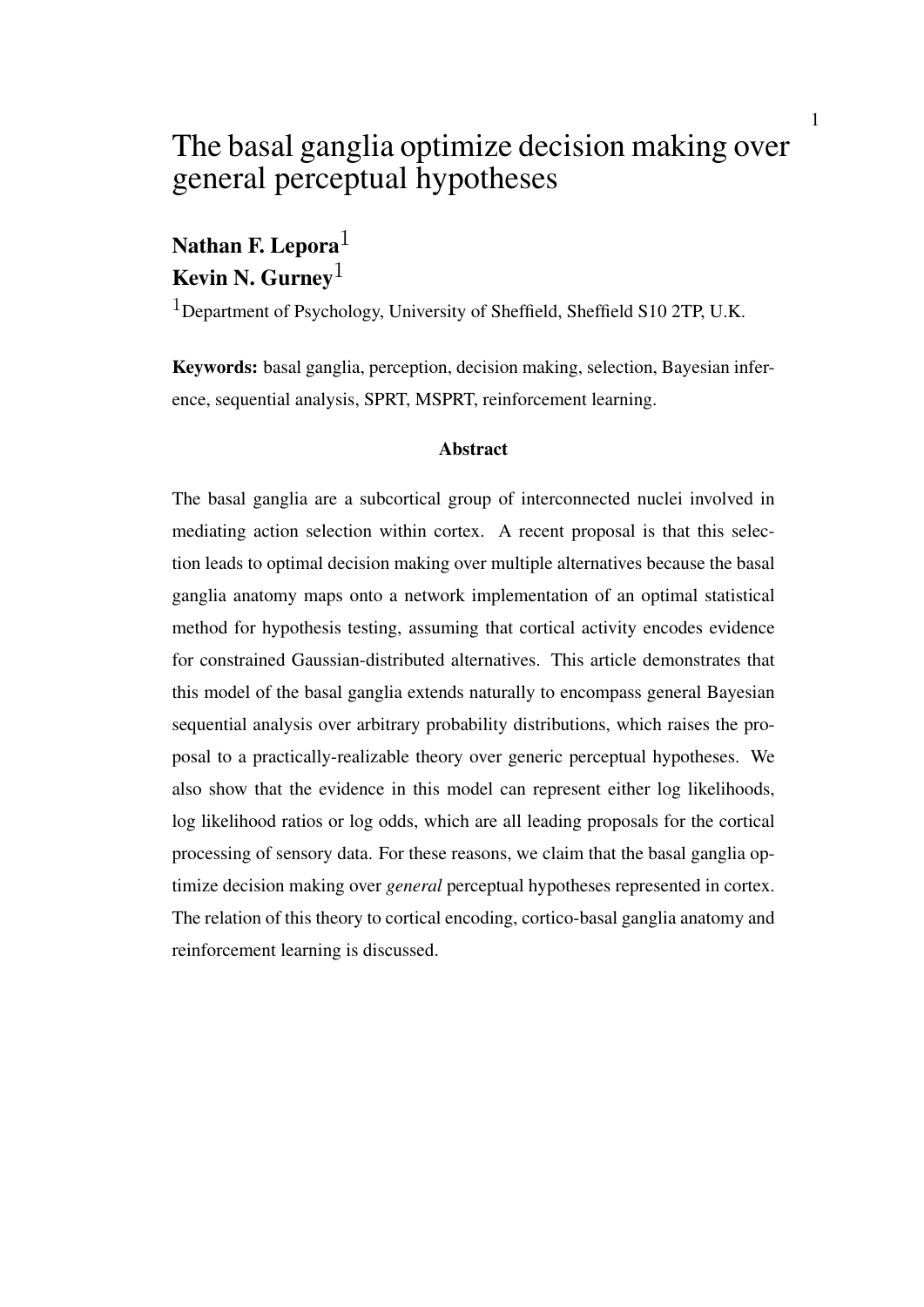# 1 Introduction

Two lines of evidence are converging on an understanding of animal perception as statistically optimal sensory processing by the brain. First, perception is considered as Bayesian inference from noisy and ambiguous sensations [1, 2]. Second, the decisions resulting from this inference are considered optimal in terms of minimizing the costs of making mistakes plus the costs of waiting to gather more sensory data to improve the decision accuracy [3, 4]. For instance, a notable series of experiments considers neuronal activity in lateral intraparietal cortex as monkeys make perceptual judgements of the direction of motion for a group of random dots, and finds individual neurons that noisily ramp-up their firing rates until reaching a threshold when a decision is made [5, 6]. For two alternatives, these processes appear well described by a statistically optimal procedure known as the sequential probability ratio test (SPRT) [3, 4, 7], which accumulates evidence representing a log likelihood ratio for a competing pair of perceptual hypotheses over the time series of sensory data until reaching a preset decision threshold [8].

In a recent proposal, Bogacz and Gurney [9] showed that a key subset of the cortical and basal ganglia anatomy (Figure 1) has the appropriate connectivity to implement an optimal statistical technique for hypothesis testing over multiple perceptual alternatives. They considered a simplified version of the multihypothesis sequential probability ratio test (MSPRT) [10] in which the samples of sensory data were Gaussian distributed and the alternatives were such that one was supported if a sequence of sensory data had the highest sample mean and all others had equal lower means. This statistical test has been proved asymptotically optimal for fixed decision thresholds, in that as the error rates tended to zero (with increasing sample numbers) it minimized the overall cost of making mistakes and delaying the decisions [10]. In consequence, Bogacz and Gurney claimed the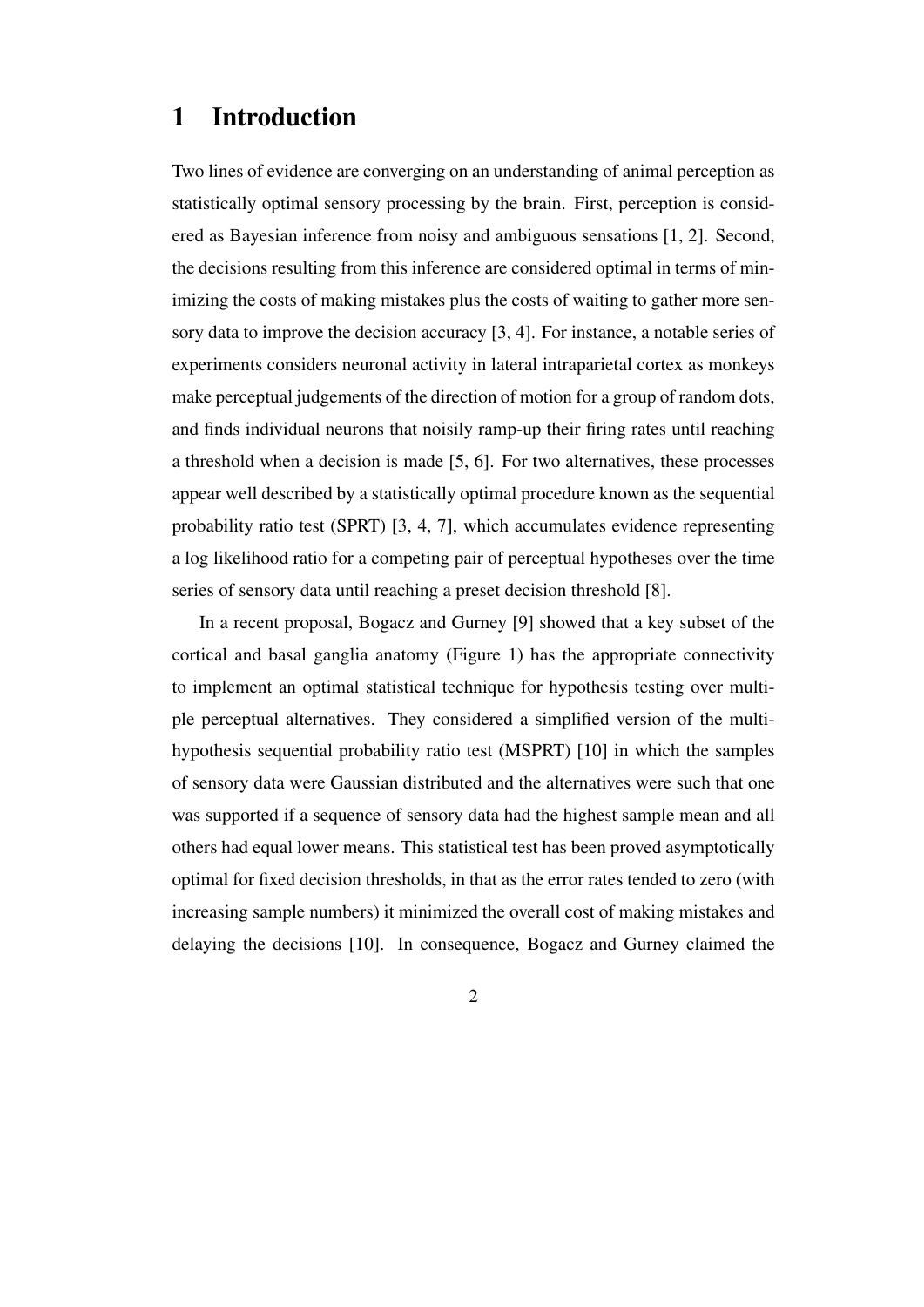basal ganglia and cortex implement optimal decision making [9].

The aim of this article is to demonstrate that the above proposal applies to general distributions of sensory data, thereby raising it to a practically realizable theory of cortico-basal ganglia function over general perceptual hypotheses. Our arguments rest on two new mathematical results. First, that the simplified version of MSPRT derived by Bogacz and Gurney has an identical algebraic form to generic Bayesian sequential analysis over evidence representing arbitrary log likelihood functions of the sensory data. Second, that this decision-making algorithm is agnostic to whether sensory evidence represents log likelihoods or log likelihood ratios. In consequence, the original relation between the basal ganglia and an optimal decision-making algorithm extends to decision making over evidence encoded by either general log likelihoods, log likelihood ratios or log odds, which includes both generic Bayesian sequential analysis and the general form of MSPRT. All of these types of evidence underly leading proposals for the cortical encoding of sensory data (*e.g.* [7, 11] for log likelihood ratios, [12, 13] for log likelihoods and [14, 15] for log odds). For these reasons, we propose that the function of the basal ganglia is to optimize decision making over *general* perceptual hypotheses represented in cortex.

# 2 Optimal decision making by the basal ganglia for Gaussian-distributed alternatives

# 2.1 A simplified MSPRT for Gaussian distributions

Bogacz and Gurney related neural computations across the cortico-basal ganglia circuit to sequential decision making over multiple alternatives [9]. They consid-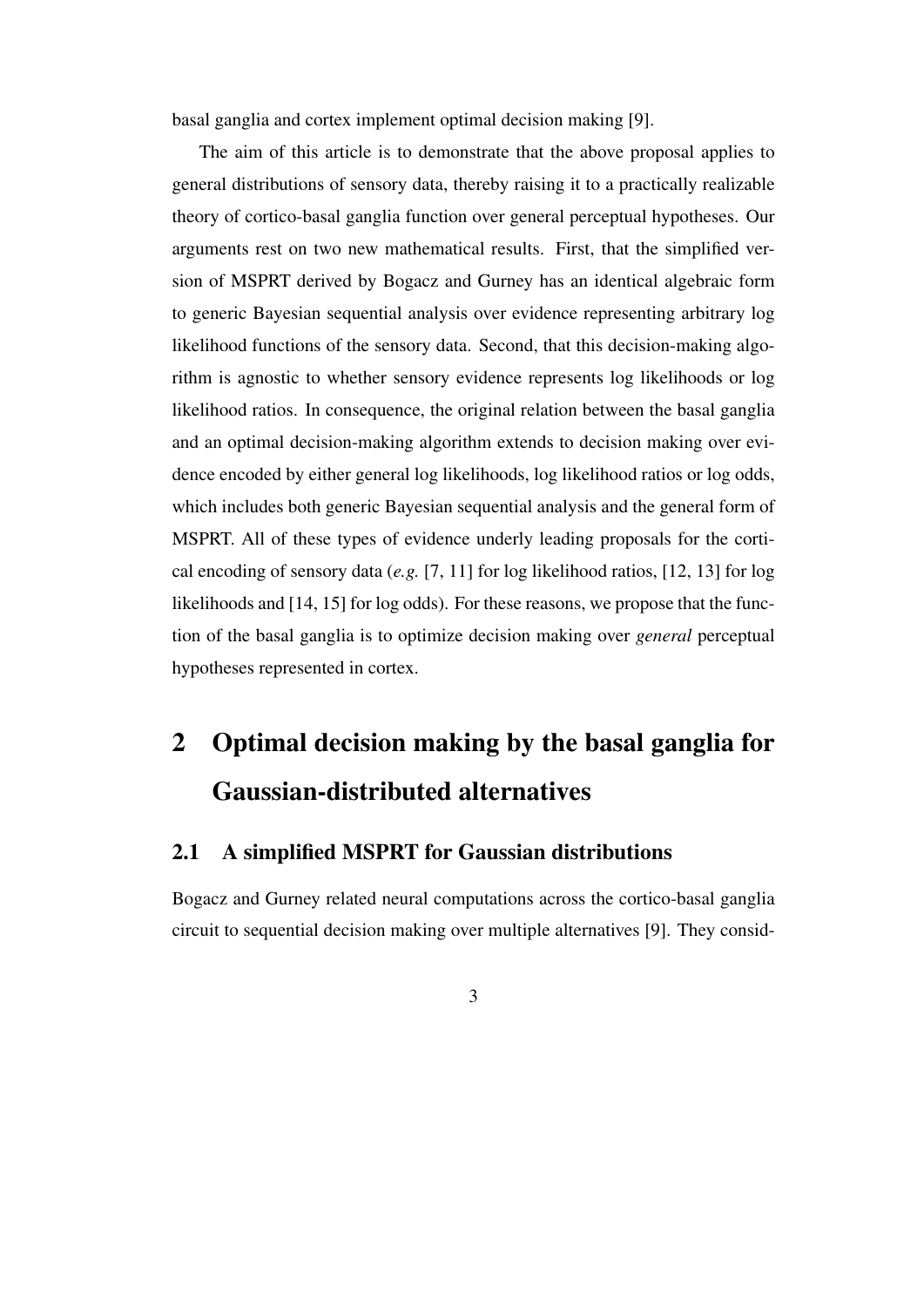ered multiple channels of sensory data  $\mathbf{s} = (s_1, \dots, s_K)$  sampled simultaneously over time, with the decision to find which channel was activated by a sensory stimulus. The evidence for each alternative was given by a log likelihood ratio between two equal-width Gaussian distributions,  $N(\mu_1, \sigma)$  and  $N(\mu_2, \sigma)$ , for whether a channel was activated or not, which reduced to a gain *g* and offset *c* of the channel signal

$$
\log LR_{12}(s_k) = \log \frac{e^{-(s_k - \mu_1)^2/2\sigma^2}}{e^{-(s_k - \mu_2)^2/2\sigma^2}} = gs_k + c, \quad k = \{1, \cdots, K\},\tag{1}
$$

$$
g = \frac{\mu_1 + \mu_2}{\sigma^2}, \qquad c = \frac{\mu_1^2 - \mu_2^2}{2\sigma^2}, \tag{2}
$$

as used originally by Gold and Shadlen for two-choice optimal decision making with SPRT [7]. For application to the basal ganglia, these parameters were assumed identical over all alternatives, so that all channels represented a choice between the same two Gaussian distributions. Then the overall decision was to infer which of the *K* channels of data  $s_k(1), \cdots, s_k(T)$  had sample mean  $\mu_1$  assuming that all other  $K - 1$  channels had mean  $\mu_2$  (and the same standard deviation *σ*). Considering an example of populations of cortical neurons tuned to distinct perceptual features (such as directions of aggregate motion in a visual drifting dots task [16, 17]), perception then becomes the inference of which population fires with the highest mean [7]. An appropriate unit of evidence for each alternative percept is the log likelihood ratio (Eq. 1) that a cortical population is responding versus not responding to the particular perceptual feature to which it is tuned [9].

Analogously to how two-choice sequential decision making over probability ratios relates to an optimal statistical method (SPRT) [8], sequential decision making over more than two alternatives relates to another optimal method, the multihypothesis sequential probability ratio test (MSPRT) [10, 18, 19]. The MSPRT is based on applying Bayes' rule to multiple streams of sequentially sampled data,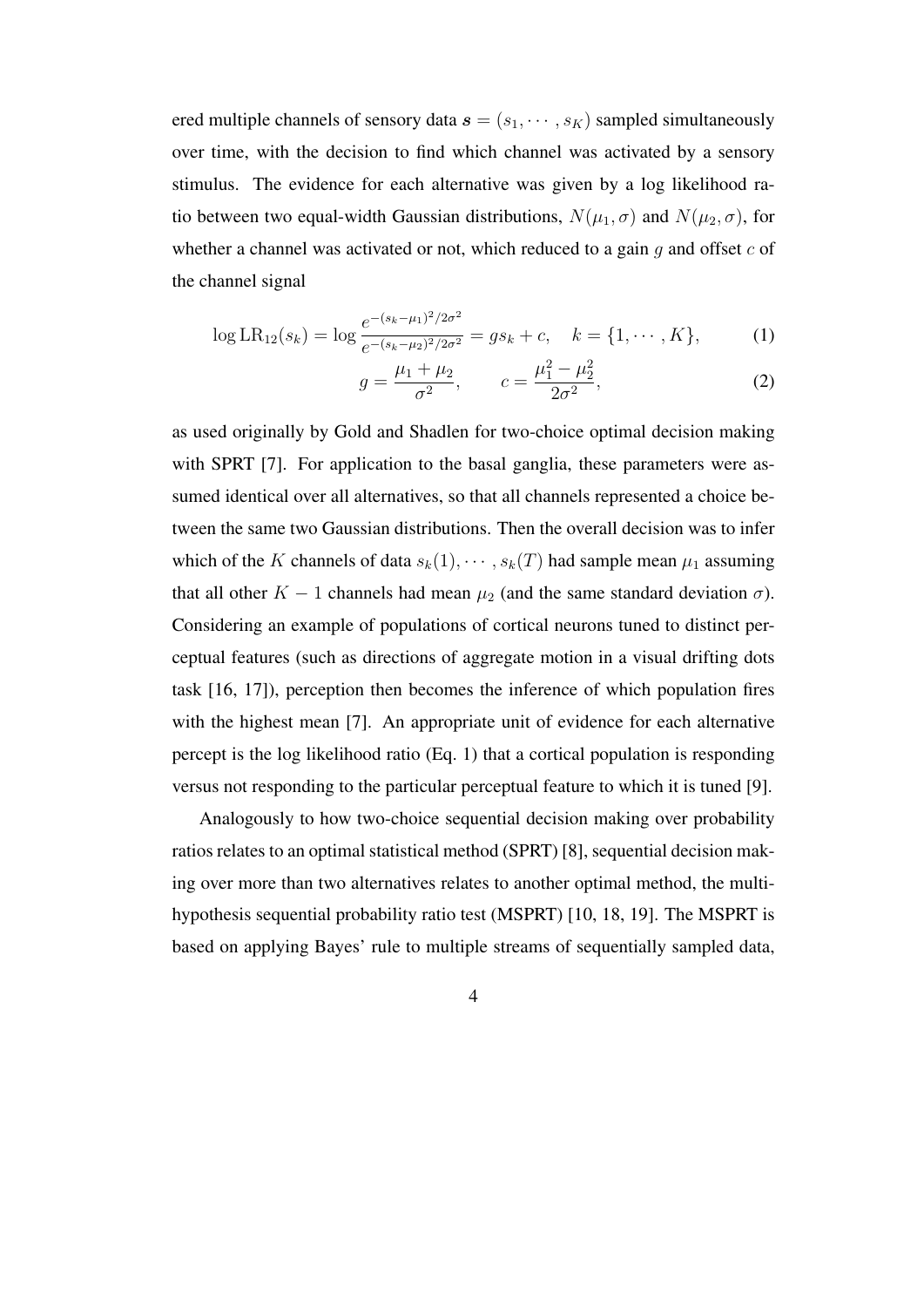with the decision of whether hypothesis  $H_k$  is supported to a given reliability determined by whether its associated posterior is the first to rise above a threshold

$$
O_k(T) = -\log P(H_k | \mathbf{s}(1), \cdots, \mathbf{s}(T)) < \Theta_k,
$$
\n(3)

where we follow a convention in which the *minus* log posterior (which is positive) falls *below* a minus log probability threshold  $\Theta_k$  (which is also positive) that is specified for each channel. (Note that Bogacz and Gurney considered a single, common threshold, but their model and optimality arguments extend straightforwardly to multiple, distinct thresholds<sup>1</sup>.) The sign convention (3) is consistent with the physiology of the basal ganglia outputs, which influence cortex by a process of focussed disinhibition, corresponding to the channel with  $O_k < \Theta_k$  at the level of the output nuclei. Using Bayes' rule and assuming independent samples distributed according to the assumptions in the preceding paragraph, Bogacz and Gurney showed that these log posteriors are given by a simple formula based on accumulating the log likelihood ratio (Eq. 1),

$$
O_k(T) = -y_k(T) + \log \sum_{j=1}^{K} \exp y_j(T),
$$
\n(4)

$$
y_j(T) = \sum_{t=1}^T x_j(t), \quad x_j(t) = g s_j(t).
$$
 (5)

This simple equation has two key components. First, an evidence accumulation term *y<sup>k</sup>* for each channel that implements a noisy race to threshold [20, 21]. Second, a log-sum-exponential competition term that decreases the activity of all channels when there is no clear winner [9]. Both contributions are necessary for multiple alternatives, as then the decision making is known to be asymptotically

 $1<sub>In general</sub>$ , our notation is based on Bogacz and Gurney's, but with minor differences such as their *x* is our *s*, we use *O* for their *OUT*, and we consider a distinct threshold  $\Theta_k$  for each channel.

<sup>5</sup>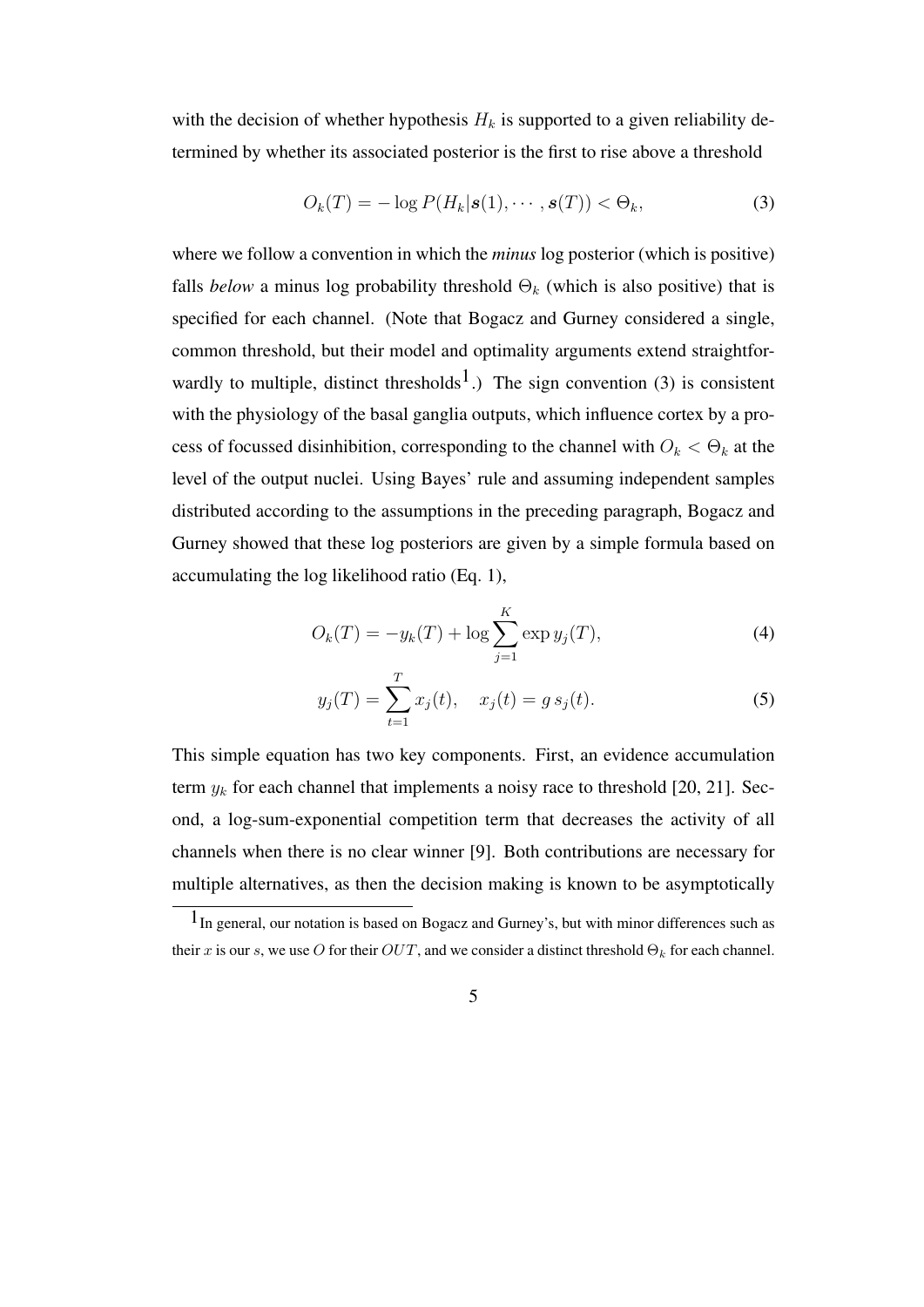optimal for fixed thresholds [10]. Then the cost of making errors plus the cost per sample of delaying the decision is minimized as the sample number approaches infinity, to appropriately balance reaction speed against accuracy [9].

## 2.2 Map between the basal ganglia and MSPRT

The functional architecture of the basal ganglia has been long understood to influence cortex by a process of focussed disinhibition [22, 23, 24, 25]. In this process, the basal ganglia output nuclei fire tonically to inhibit cortical activity, but strong focused activation of the striatum can locally reduce this tonic firing to release target thalamic areas and their corresponding cortical areas from inhibitory control. Within the basal ganglia, the 'direct' pathway projects from striatum to the output nuclei via one population of inhibitory medium spiny neurons, while the 'indirect' striatal pathway involves another, physiologically distinct, population of inhibitory medium spiny neurons and passes through an inhibitory relay in the external globus pallidus (GPe). More recently, this architecture has been revealed as an over-simplification, with significant reciprocal connectivity between the various internal nuclei, including a pathway from STN onto GPe (see [26]). Furthermore, the subthalamic nucleus is now considered a major input station of the basal ganglia that receives projections from across cortex and routes through to the basal ganglia output nuclei via the so-called 'hyper-direct' pathway [27], which is emphasized in this article by considering the diffuse pathways from the STN to the internal (GPi) and external globus pallidus.

The main point made by Bogacz and Gurney [9] is that their instantiation of the MSPRT in equations (3-5) matches with various aspects of cortico-basal ganglia anatomy and function (Figure 1). First, the cortex could compute the accumulated evidence representing a log likelihood ratio, as proposed by Gold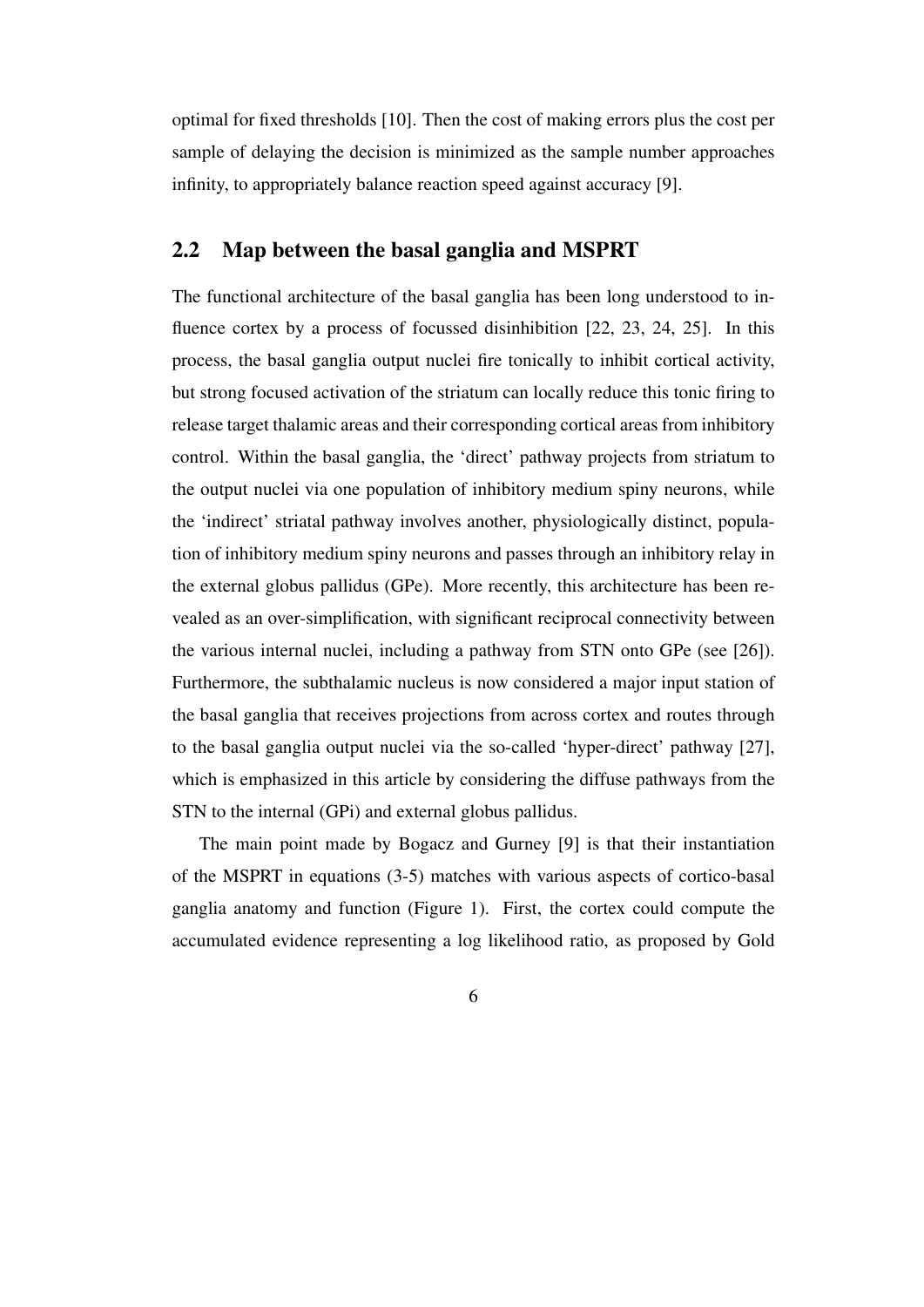

Figure 1: Map between cortico-basal ganglia anatomy and MSPRT. (a) A subset of the connections between the cortex and the basal ganglia nuclei. STN denotes the subthalamic nucleus, SNr the substantia nigra pars reticulata and GPe/GPi the globus pallidus external/internal segments (in primates; other mammals have homologous structures with different names). (b) The network version of the MSPRT decision making algorithm used by Bogacz and Gurney [9]. Actions are selected with downwards threshold crossing in the basal ganglia output nuclei.

and Shadlen [7]. Second, the log-sum-exponential competition term could be computed via the STN-GPe complex in accordance with the STN taking inputs from across cortex and projecting diffusely to the basal ganglia output nuclei (we refer to the original reference for further derivation and discussion of this correspondence [9]). Third, the striatum could then route the accumulated evidence to GPi/SNr for combination with the competition term from STN-GPe complex, giving a centralized selection mechanism similar to that proposed by Redgrave, Prescott and Gurney [25, 28, 29, 30]. Finally, when these basal ganglia outputs fall below a fixed threshold they represent disinhibition of thalamo-cortical motor area

7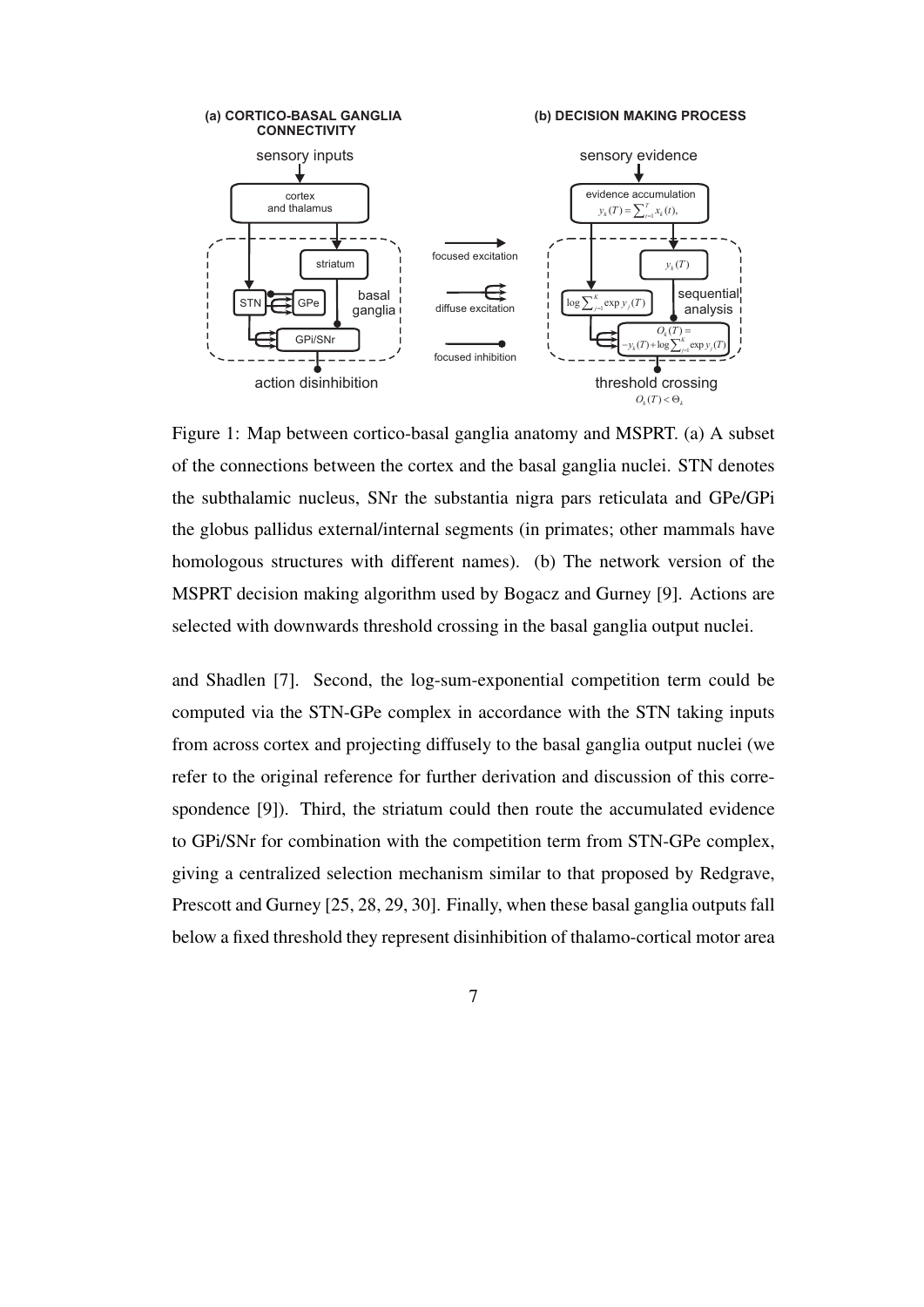targets responsible for initiating action, as emphasized below equation 3 above. Treating the thalamus and cortex as a single unit does oversimplify the anatomy, for example with respect to subcortical inputs [31], but allows a range of evidence accumulation mechanisms to be treated similarly, such as via thalamo-cortical loops [32] or recurrent cortical networks [33, 34]. In addition, those pathways not included in Figure 1, such as dopaminergic innervation from the substantia nigra pars compacta and ventral tegmental area, have been proposed to give added functionality, such as reinforcement learning of the appropriate action to be elicited by a stimulus [35], and will be described in the discussion.

# 3 Optimal decision making for arbitrary alternatives

## 3.1 The basal ganglia and generic Bayesian sequential analysis

A general framework for decision making over multiple alternatives is to use generic sequential analysis in which Bayes' rule is applied sequentially to input data distributed according to arbitrary probability distributions [36]. Mathematically, this approach differs from Bogacz and Gurney's in several important aspects. First, the decision making uses evidence encoded as log likelihoods rather than the log likelihood ratios in MSPRT. Second, the sensory inputs are no longer restricted to Gaussian variables, but can have arbitrary statistics. Third, non-flat priors can be included if desired. Fourth, there are no constraints between the alternatives, so that the losing alternatives are not assumed identically distributed. This latter generalization allows more general perceptual hypotheses to be represented in the model, such as partial activation of multiple channels of evidence leading to hypothesis selection, as may happen in multi-modal perception.

Sequential analysis formalizes the decision making between alternatives as a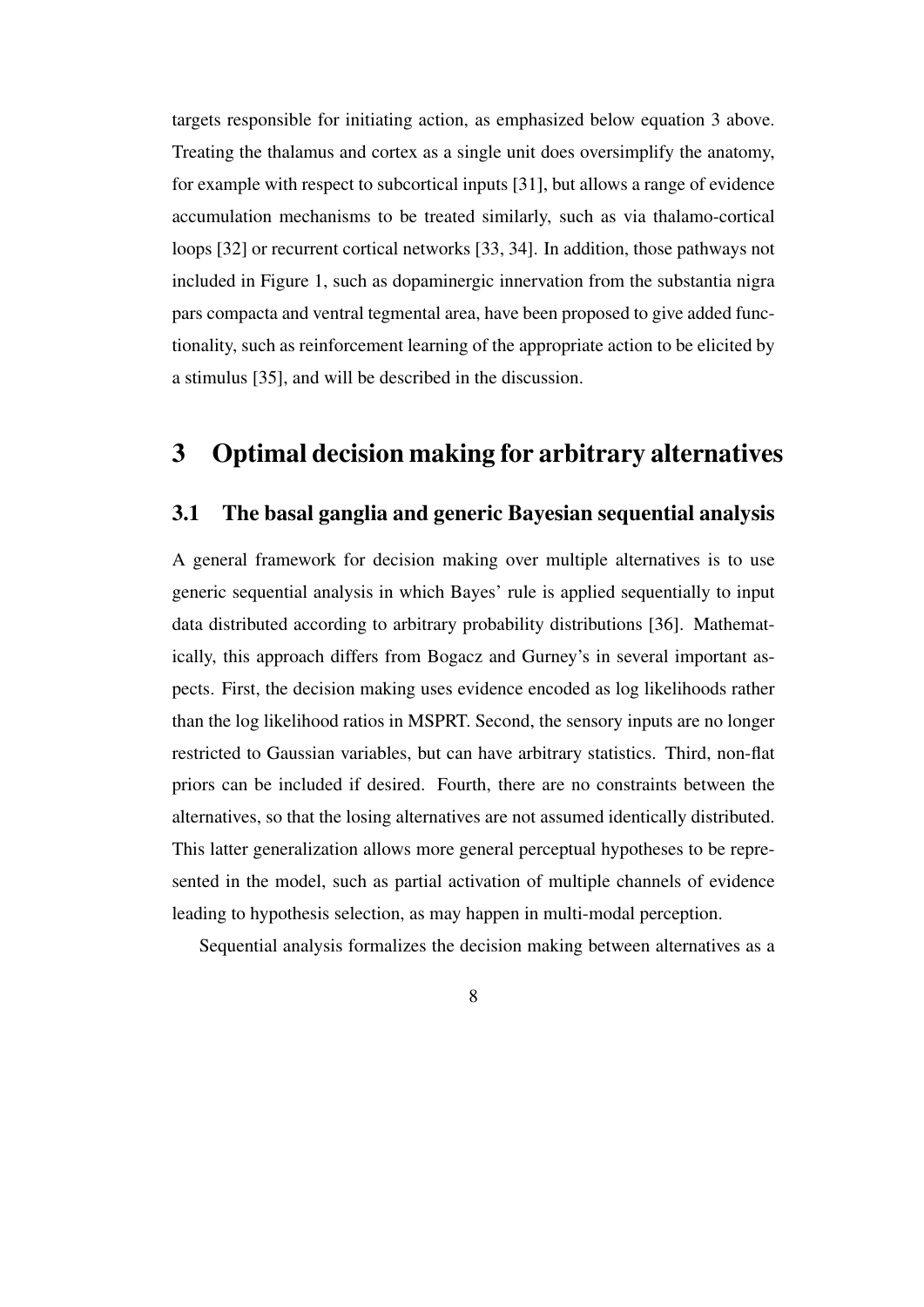competition between *K* hypotheses based upon sequentially sampling multiple sensory inputs  $s = (s_1, \dots, s_M)$ . We emphasize that the number of sensory inputs *M* does not necessarily equal the number *K* of evidence channels associated with the hypotheses. When there are more evidence channels than inputs  $(K > M)$ , the formalism allows a choice between an arbitrary number of perceptual hypotheses. For example, tactile sensing could be considered as encoding a time series of contact pressures, but there are multiple types of texture that could be perceived [37]. Conversely, when there are more inputs than evidence channels  $(M > K)$ , the sensory evidence is aggregated over the inputs to make a decision. For example, in two choice (*e.g.* left *vs* right) motion discrimination experiments, the representation of visual motion is over ensembles of MT neurons, with each neuron having a distinct direction tuning [38].

In sequential analysis, the decision to find the winning hypothesis from its posterior probability is calculated with Bayes' rule from the likelihoods and priors

$$
p(H_k|\mathbf{s}(1),\cdots,\mathbf{s}(T)) = \frac{p(\mathbf{s}(1),\cdots,\mathbf{s}(T)|H_k)p(H_k)}{\sum_{j=1}^K p(\mathbf{s}(1),\cdots,\mathbf{s}(T)|H_j)p(H_j)}.
$$
(6)

The condition for when to stop sampling and make a decision can be expressed as bounds on the posterior probabilities over a time sequence of *T* samples. Following the arguments from Section 2.1, we consider that the minus log posterior must fall below a minus log probability threshold to trigger a decision

$$
O_k(T) = -\log P(H_k|\mathbf{s}(1), \cdots, \mathbf{s}(T)) < \Theta_k(T). \tag{7}
$$

A distinct threshold is associated with each evidence channel, so that different costs for each hypothesis can be considered. For example, the hypotheses could correspond to actions with differing potential rewards for the agent. Furthermore, these decision thresholds could also vary over time to give optimal decisions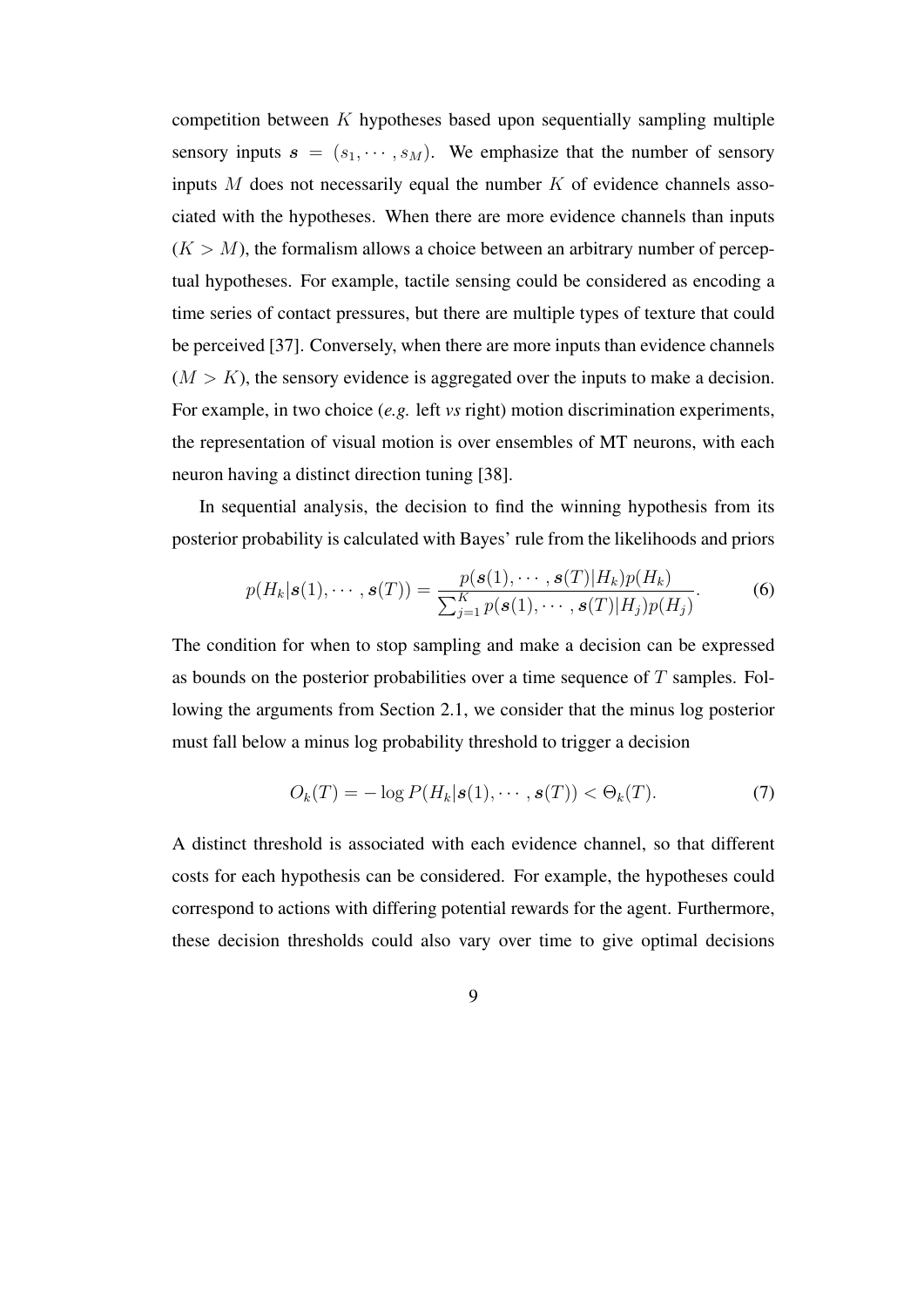that minimize the cost of making errors plus the cost of delays. For example, in deadline-dependent tasks, the optimal thresholds decrease over time to ensure the decision must be made by the deadline [39]. For general Bayesian sequential analysis it is unlikely that optimal decisions can be obtained with fixed thresholds, and so we employ the threshold-crossing rule with the proviso that optimality may depend on a history-dependent threshold. Some biological considerations of distinct, time-dependent thresholds are considered in the discussion.

The aim of this section is to relate the equations for generic Bayesian sequential analysis (6,7) back to Bogacz and Gurney's decision making algorithm (4,5) for the basal ganglia. To simplify the explanation, we start with samples at a single time, which will be later generalized to a sample sequence. From Bayes rule (6), the log posterior probabilities can be expressed as log likelihoods and log priors, with the denominator expanded using the identity  $p_1p_2 = \exp(\log p_1 + \log p_2)$ :

$$
O_k = -\log p(H_k|\mathbf{s})
$$
  
=  $-\log p(\mathbf{s}|H_k)p(H_k) + \log \sum_{j=1}^K p(\mathbf{s}|H_j)p(H_j)$   

$$
\therefore O_k = -[\log p(H_k) + \log p(\mathbf{s}|H_k)] + \log \sum_{j=1}^K \exp[\log p(H_j) + \log p(\mathbf{s}|H_j)].
$$
 (8)

Now we replace the samples with an independent, identically distributed sequence over time, giving an accumulation of the log likelihood over these times

$$
\log p(\boldsymbol{s}(1), \cdots, \boldsymbol{s}(T)|H_k) = \sum_{t=1}^T \log p(\boldsymbol{s}(t)|H_k).
$$
 (9)

Replacing the single samples *s* in the expression (8) with the multiple samples  $s(1), \dots, s(T)$  and substituting the relation (9) for accumulating the log likelihood over these samples, then results in the following algorithm for general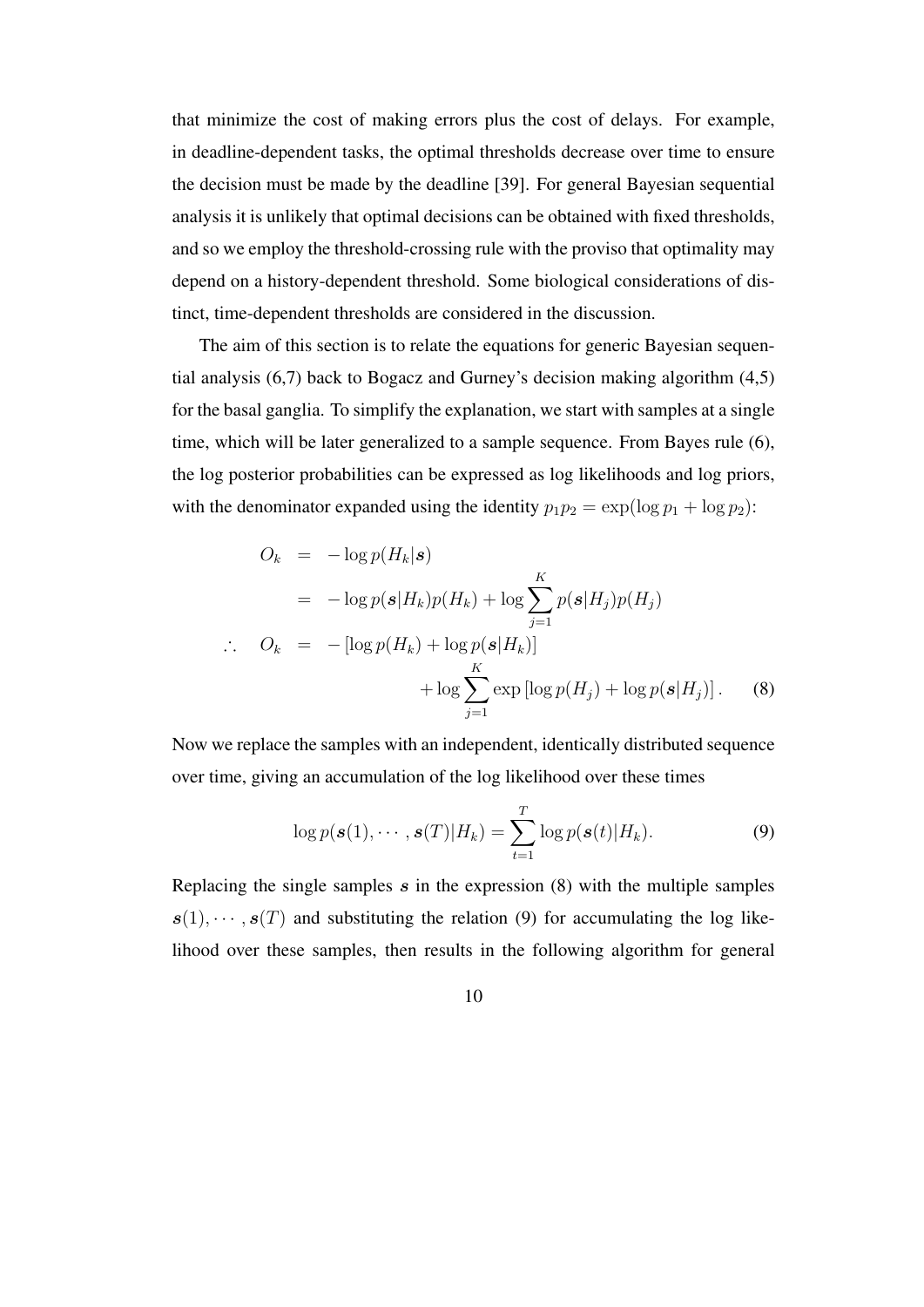Bayesian sequential analysis:

$$
O_k(T) = -y_k(T) + \log \sum_{j=1}^{K} \exp y_j(T), \qquad (10)
$$

$$
y_j(T) = \sum_{t=0}^T x_j(t), \quad x_j(t) = \begin{cases} \log p(H_j), & t = 0, \\ \log p(s(t)|H_j), & t > 0. \end{cases}
$$
(11)

The key point is that this general algorithm for Bayesian sequential analysis (10) is identical to the original Bogacz-Gurney result  $(4)$ , even though the inputs  $y_k$ now represent evidence encoded as general log likelihoods (11) of the sensory data (rather than log likelihood ratios of Gaussians). Therefore, this sequential analysis model of decision making maps onto the basal ganglia architecture in an identical way to the original by Bogacz and Gurney (Figure 1).

As a consequence of the above arguments, we obtain a version of the original Bogacz-Gurney result but now applied to arbitrary probability distributions. Furthermore, the temporal accumulation for each channel  $y_k(T)$  now starts from a log prior, extending the results to non-flat priors. The principal difference from the original model of Bogacz and Gurney is that the accumulated evidence sent to the striatum and STN now represents the log likelihoods of sensory data and a log prior, which we assume are together estimated by sensory cortex. Indeed, that cortex can function as a log likelihood estimator has been proposed already for optimal decoding of neural populations [12].

## 3.2 The basal ganglia and generic MSPRT

A key difference between many models of animal perception and general Bayesian sequential analysis is that the former uses evidence representing log likelihood ratios while the latter uses evidence representing log likelihoods. Given this significant departure in how the evidence is represented, it is surprising that the decision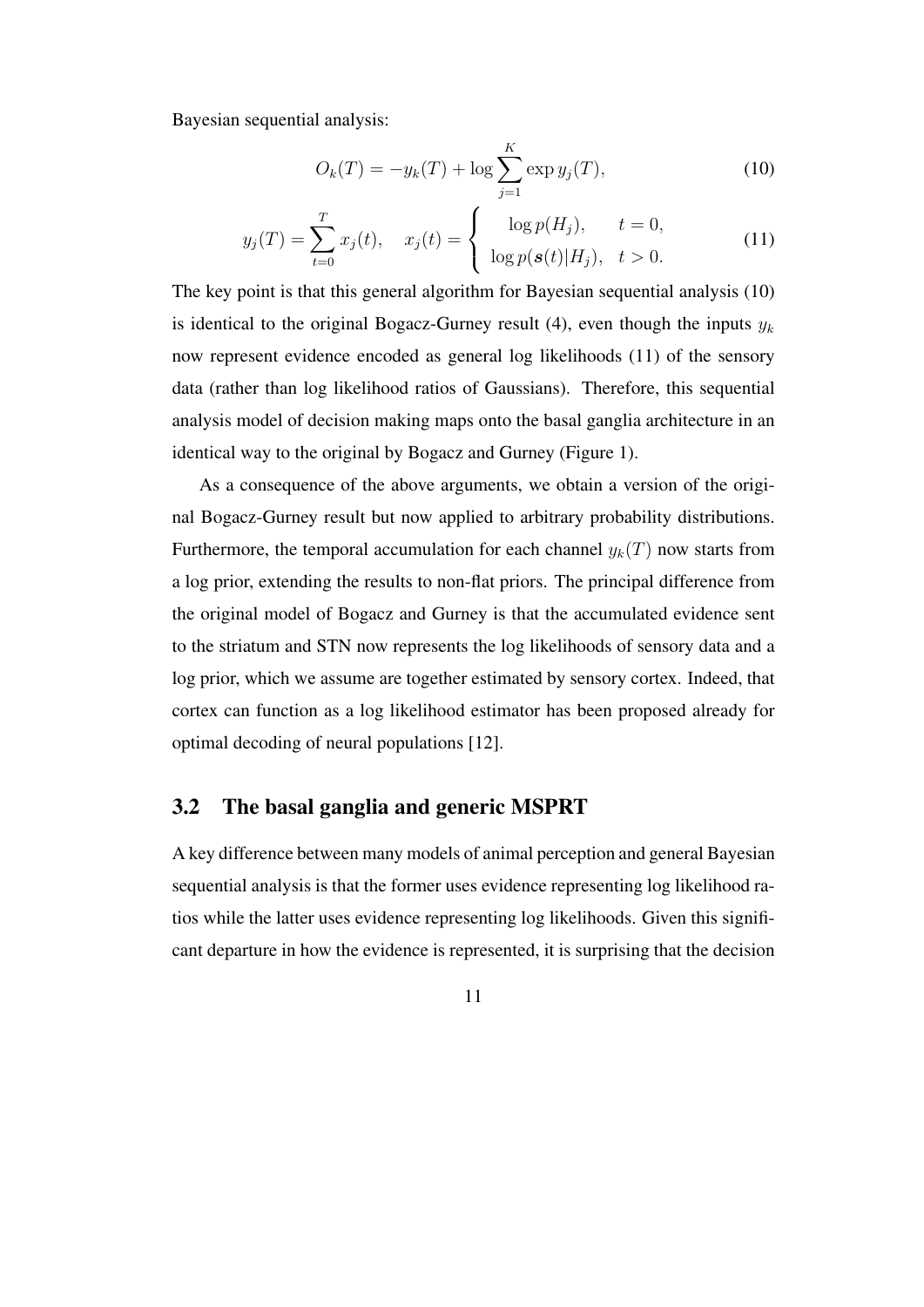making algorithms for calculating the log posterior decision variables from the accumulated evidence are identical (*cf.* equations 4 and 10). The aim of this section is to show that there is a simple correspondence between evidence encoded as log likelihoods and log likelihood ratios. As a consequence, we derive a general version of Bogacz and Gurney's original result for evidence representing arbitrary log likelihood ratios in a generic MSPRT.

Following Bogacz and Gurney, we formalize the alternatives for decision making as over *K* channels  $\mathbf{s} = (s_1, \dots, s_K)$  of sensory data, with the decision to infer the winning channel that has samples drawn from a probability distribution,  $p_{1,k}(s_k)$  while the losing channels are drawn from distributions  $p_{2,j}(s_j)$  with  $j \neq k$ . Originally, these were the Gaussian distributions reviewed in Section 2.1. Assuming conditional independence, the likelihood that channel *k* is the winner (denoted as hypothesis  $H_k$ ) with samples  $s_k$  drawn from distribution  $p_{1,k}$  is

$$
p(s|H_k) = \prod_{j=1}^{K} p(s_j|H_k), \quad p(s_j|H_k) = \begin{cases} p_{1,k}(s_k), & j=k, \\ p_{2,j}(s_j), & j \neq k. \end{cases}
$$
 (12)

Using some straightforward algebra, the log likelihood for each hypothesis can be rewritten as a log likelihood ratio and a hypothesis-independent term,

$$
\log p(\boldsymbol{s}|H_k) = \log \left[ \frac{p_{1,k}(s_k)}{p_{2,k}(s_k)} \prod_{j=1}^K p_{2,k}(s_j) \right] = \log \text{LR}_{12,k}(s_k) + C(\boldsymbol{s}), \tag{13}
$$

$$
\log LR_{12,k}(s_k) = \log \frac{p_{1,k}(s_k)}{p_{2,k}(s_k)}, \quad C(\mathbf{s}) = \sum_{j=1}^K \log p_{2,j}(s_j). \tag{14}
$$

This relation between log-likelihoods and their ratios is sufficient to ensure the identity of the expressions (4,10) in the original Bogacz-Gurney version of MSPRT and general Bayesian sequential analysis. This is because the term *C*(*s*) is ignor-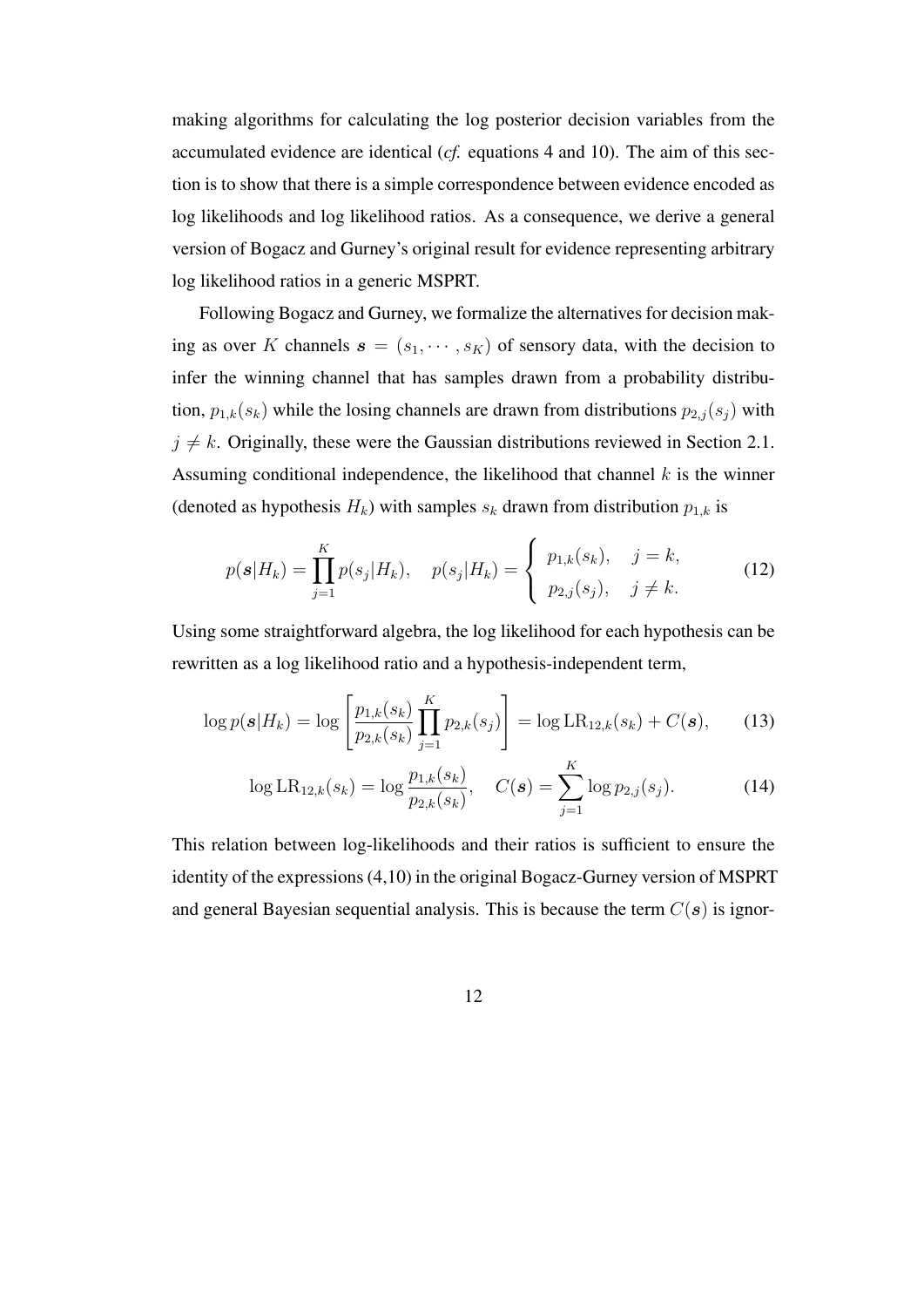able, due to an invariance of the expressions

$$
\widetilde{O}_k = -\widetilde{y}_k + \log \sum_{j=1}^K \exp \widetilde{y}_j = -y_k - b + \log \sum_{j=1}^K \exp(y_j + b)
$$

$$
= -y_k - b + \log(\exp b) + \log \sum_{j=1}^K \exp y_j = O_k, \tag{15}
$$

under shifting the baselines  $\tilde{y}_k = y_k + b$  of all channels. Since the term  $C(s)$  can be ignored in (13), evidence can be represented interchangeably as a log likelihood or log likelihood ratio for hypotheses pertaining to probabilities of the form (12).

The above results then combine into a general MSPRT over arbitrary log likelihood ratios that has a similar form to the original that Bogacz and Gurney mapped onto the basal ganglia. Substituting the identity (13) between log likelihoods and log likelihood ratios into the decision making algorithm (10) for log likelihoods and using that the outputs are independent of baseline (15) gives

$$
O_k(T) = -y_k(T) + \log \sum_{j=1}^{K} \exp y_j(T),
$$
\n(16)

$$
y_j(T) = \sum_{t=0}^T x_j(t), \quad x_j(t) = \begin{cases} \log p(H_j), & t = 0, \\ \log \text{LR}_{12,j}(s_j(t)), & t > 0. \end{cases}
$$
(17)

This relation is the most general that can be derived between input evidence *y<sup>k</sup>* representing log likelihood ratios and outputs *O<sup>k</sup>* that are log posteriors. Decision making via threshold crossing then gives a general MSPRT over arbitrary log likelihood ratios. These decisions are also asymptotically optimal for the same reasons as the original (Gaussian) Bogacz-Gurney model [10].

For an illustrative example of this general MSPRT, we consider the specific case of when the channels represent choices between Gaussian distributions with different means for each channel, rather than being equal for the losing channels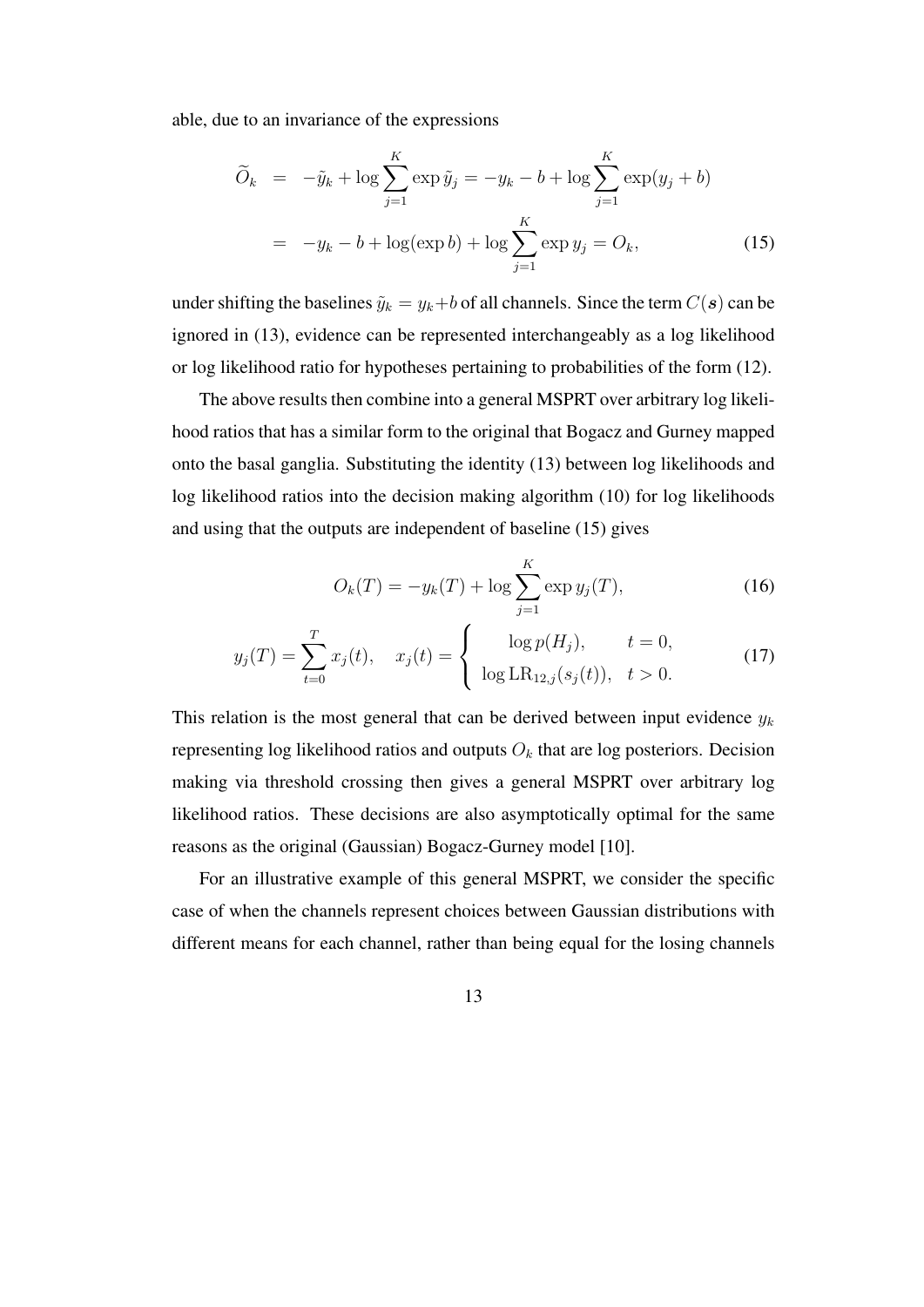as assumed by Bogacz and Gurney. Then the winning *p*1*,k* and losing distributions  $p_{2,k}$  for channel *k* are Gaussian but have channel-dependent means  $\mu_{1,k}$  and  $\mu_{2,k}$ respectively (for simplicity, we maintain the assumption of equal standard deviations  $\sigma$ ), and we assume that only one channel is in a winning state. By the log likelihood relation for two Gaussians (1) considered by Gold and Shadlen [7], the appropriate input evidence for the decision making algorithm (16,17) is then

$$
x_j(t) = \log \text{LR}_{12,j}(s_j(t)) = g_j s_j(t),\tag{18}
$$

where  $g_j = (\mu_{1,j} + \mu_{2,j})/\sigma^2$  and  $t > 0$ . Note that there is also a channel-dependent prior  $x_i(0) = \log p(H_i)$ , which when flat (equal) can be dropped from  $x_i(t)$  by the identity (15). The decision making algorithm has thus reduced to that considered by Bogacz and Gurney (4,5), but with a channel-dependent gain *g<sup>j</sup>* . Further restricting the winning  $\mu_1$  and losing  $\mu_2$  means as channel-independent causes this gain *g* to become equal for all channels and we reobtain the original model of Bogacz and Gurney.

Another special case of the general MSPRT algorithm (16,17) is with application to log odds, defined as the log likelihood ratio between the likelihood of a hypothesis and the likelihood of *not* that hypothesis. The log odds are associated with the human representation of uncertainty [15] and play a prominent role in Bayesian theories of neural computation (*e.g.* [14, 40, 41]). Simply taking  $p_{2,j}(s_j) = 1-p_{1,j}(s_j)$  in equation (12), leads to the input evidence for the decision making algorithm (16,17) becoming

$$
x_j(t) = \log \text{LR}_{12,j}(s_j(t)) = \log \frac{p_{1,j}(s_j(t))}{1 - p_{1,j}(s_j(t))},\tag{19}
$$

which is the log odds for the samples  $s_j$  being drawn from distribution  $p_{1,j}$ . This represents an equivalent formulation of the general Bayesian sequential analysis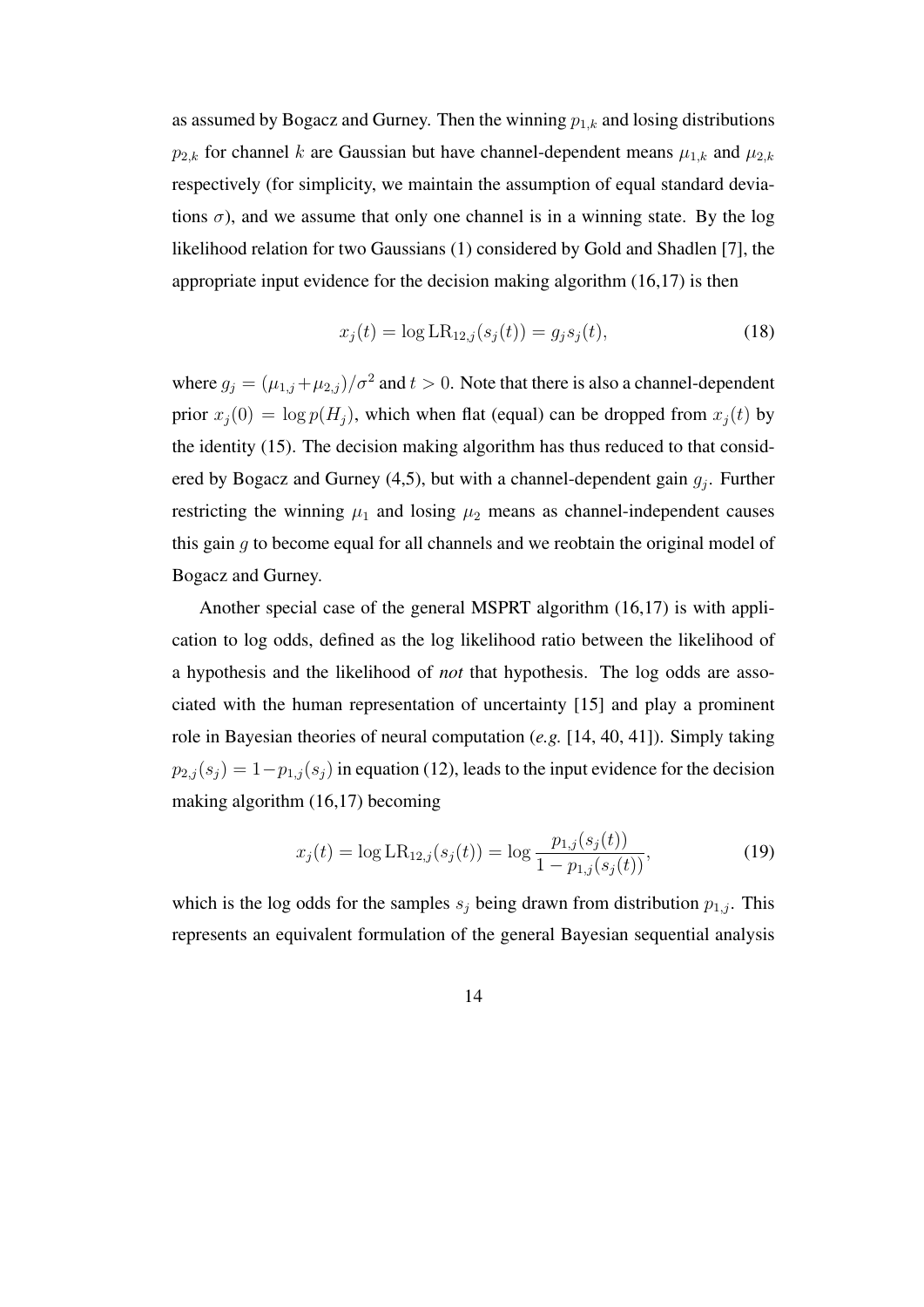considered in section 3.1, but with the evidence accumulated over the log odds rather than the log likelihood.

Therefore, Bogacz and Gurney's original mapping between the cortico-basal ganglia anatomy and a network implementation of decision making by a simplified MSPRT [9] is a special case of a more general functional mapping with the generic MSPRT in equations (16,17). In particular, the original assumption that the evidence in all channels represents a common log likelihood ratio of the same two Gaussians can be relaxed to encompass distinct ratios over arbitrary probability distributions, including also the special case of the log odds. For the specific example of where these two distributions are both Gaussian, the input evidence for the decision making algorithm reduces to a gain function of the sensory data (19), as in the original Bogacz-Gurney model. Another aspect of the general case is that the evidence may also begin accumulating from initial log priors. This generality over both the probability distributions and the priors implies that the original proposal that the basal ganglia and cortex implement optimal decision making over multiple alternatives [9] applies not just to artificial sensory data represented by restricted Gaussians, but in principle to arbitrary distributions of statistical stimuli found in practically realizable situations with arbitrary priors representing a preceding history of sensory experience

# 4 Discussion

This article argues that the basal ganglia architecture appears configured for optimal decision making over multiple channels of sensory evidence under a wide range of assumptions about what the evidence represents. Our arguments rely on extending a previous model of action selection by Bogacz and Gurney, who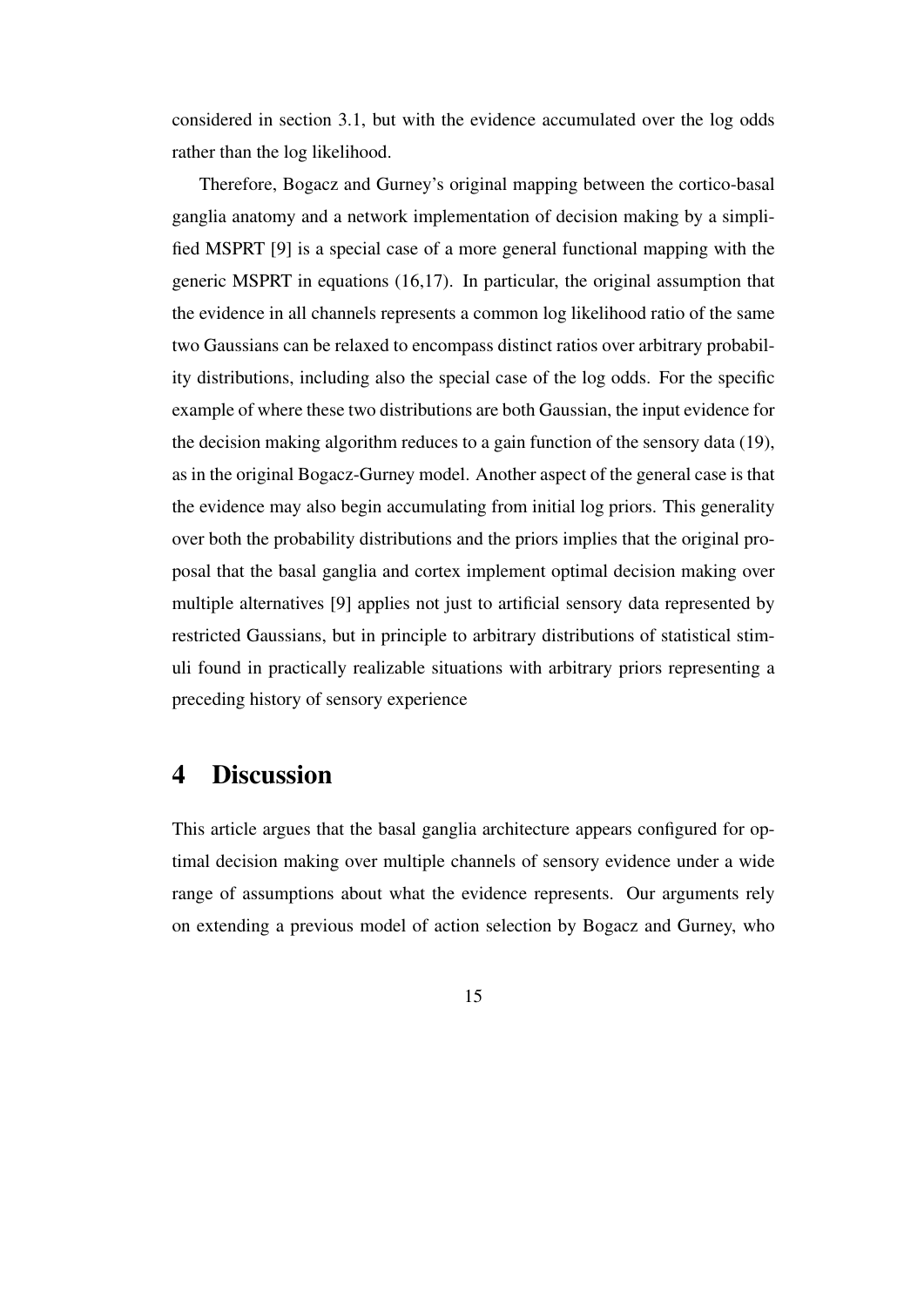mapped the basal ganglia anatomy onto a network implementation of an optimal statistical procedure for testing multiple hypotheses restricted to constrained Gaussian variables compared via a likelihood ratio [9]. We show that their anatomical mapping also holds for this statistical test with generic probability distributions and unconstrained alternatives. In addition, we show that the same mapping holds for general Bayesian sequential analysis with evidence encoding log likelihoods or the log odds rather than log likelihood ratios. All of these sequential tests are optimal in the sense that applying a threshold-crossing decision rule can minimize the total cost of making errors and delaying decisions [8, 10].

In considering generic representations of evidence represented in cortex, the interpretations of basal ganglia function considered here should hold under practically realizable situations, such as with realistic neuronal firing, tuning curves and population coding. Moreover, this functionality applies not just to evidence from sensory cortex but also to any evidence aiding perceptual decision making, including information from the motor and limbic cortices about the state of the animal. Our brains make perceptual judgements over a broad variety of stimuli across a range of task demands, and therefore it seems reasonable that a generic model is necessary to capture the computational processes underlying decision making.

In this discussion section, we describe the relation of these findings to other models of basal ganglia function and discuss some aspects of their biological interpretation and implications.

## 4.1 Relation to other models of the basal ganglia and cortex

Models of the basal ganglia performing action selection conventionally assume there are multiple parallel channels representing evidence for distinct alterna-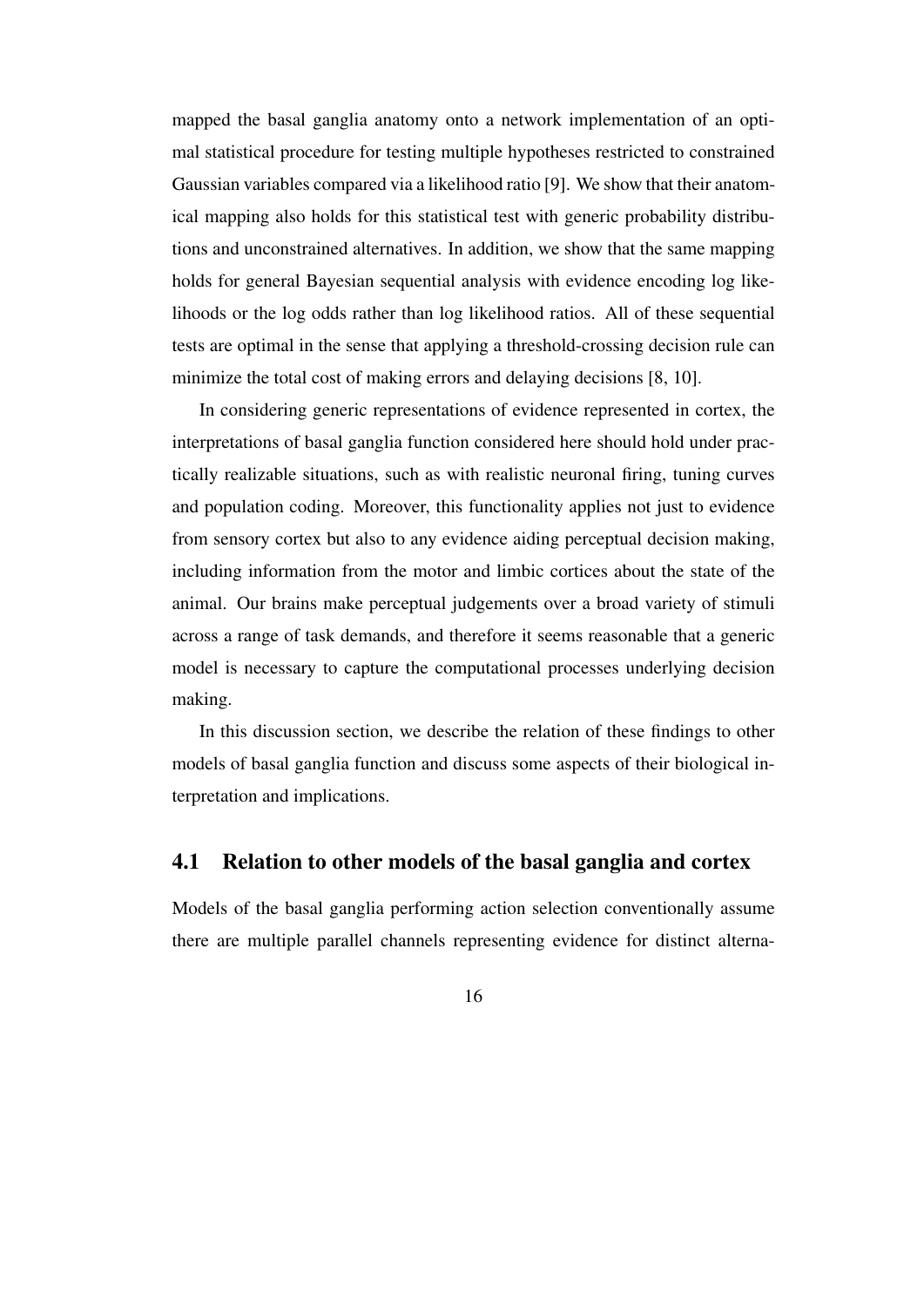tives [9, 29, 30, 35, 42, 43, 44, 46]. The evidence is processed by the cortico-basal ganglia network to reach a decision about the appropriate action, which is enacted by focused disinhibition of the basal ganglia output nuclei onto the appropriate motor regions of thalamus and cortex [22, 23, 24, 25]. Some of these models place emphasis on two particular pathways from cortex through the basal ganglia to its output nuclei [9, 29, 30]: the direct striatal pathway, where activity in each channel gives a local 'off-center' inhibition of the tonically-firing output nuclei; and the STN hyper-direct pathway [24, 27], where conflict between channels gives a global 'on-surround' excitation of the output nuclei. The convergence of these two pathways at the basal ganglia output nuclei gives a competitive 'off-center/onsurround' mechanism for selection. This mechanism fits parsimoniously with the model of probabilistic selection considered in this article, because then the STN-GPe complex normalizes the probabilities represented at the basal ganglia output nuclei to sum to unity [9, 35]. Thus, hard selection with a single winner-takes-all is obtained for probability thresholds greater than one-half, and soft selection with multiple possible winners is obtained for thresholds less than one-half.

The basal ganglia model in the present article follows an approach of modeling neural decision making that emphasizes optimal sequential tests for deciding between competing perceptual hypotheses with sensory evidence [3, 4, 7, 11, 18, 47, 48]. An underlying assumption in these models is that the samples of data are independent and identically distributed (IID) over time. Although this assumption limits the methods for inference, it also simplifies the decision process to a straightforward evidence accumulation over time. Similar models of evidence accumulation to threshold have been used widely in the neuroscience and psychology of perceptual decision making, for example the race model [49] and diffusion model [50, 51] of two-choice discrimination tasks. However, if neural decision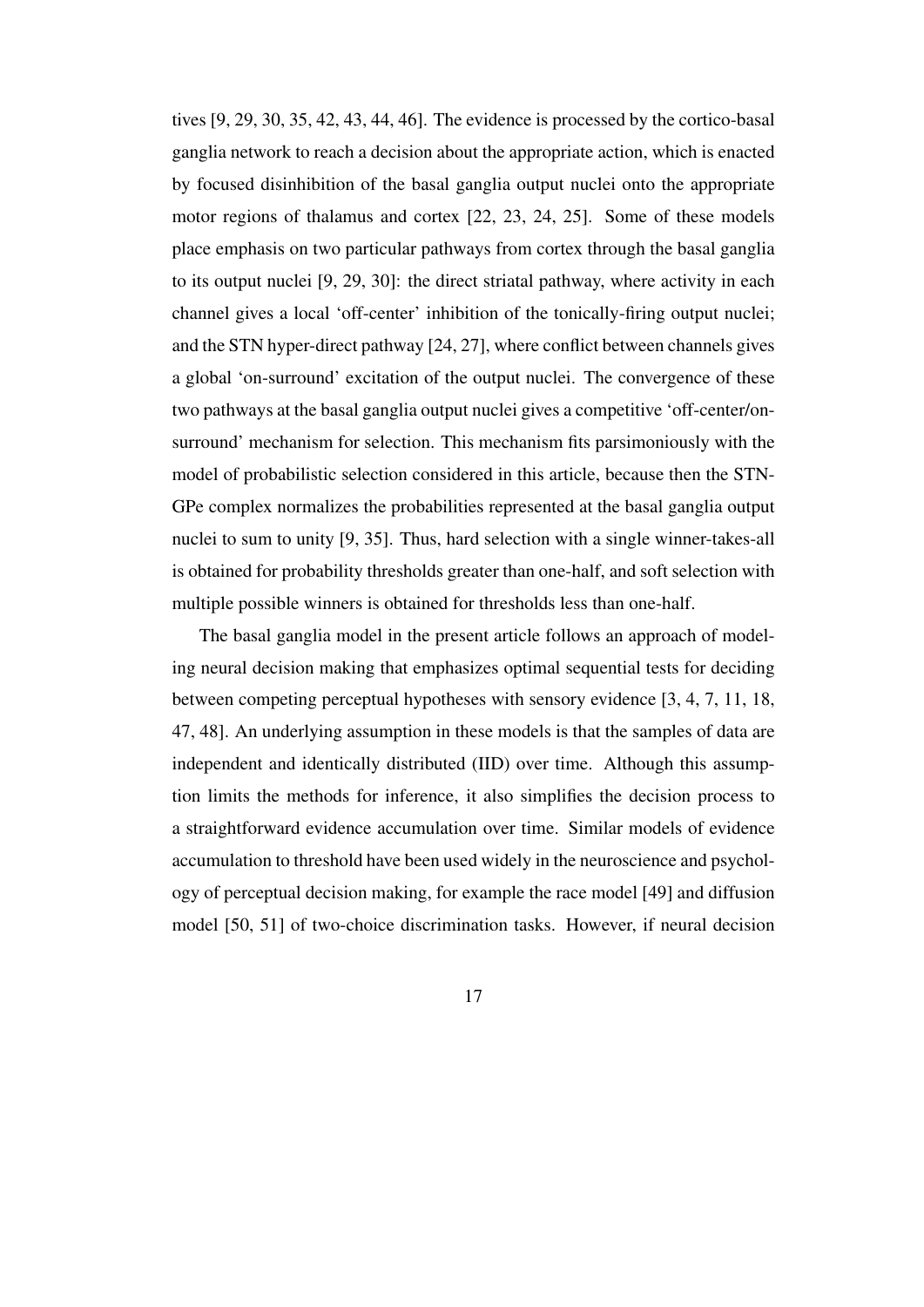making does utilize time-dependencies in the sensory data, then these IID model assumptions should be reassessed. For example, one generalization would be to pre-filter the sensory inputs to identify relevant statistical dependencies before applying the optimal sequential test to the filtered data.

Because the present article extends the optimal decision making model of the basal ganglia by Bogacz and Gurney [9] to general representations of sensory evidence, the formalism inherits many of the advantages of their model while having the potential to address further questions (also see later sections). For instance, these decision making models relate to a previous neural network account of basal ganglia function that exhibited appropriate action selection and switching properties [29, 30], and was later extended to include physiological details of thalamo-cortical loops [32], populations of spiking neurons [44] and the role of tonic dopamine [53]. In addition, the diffuse projection of the STN onto the GPi basal ganglia output nucleus relates to proposals that it dynamically modulates the propensity to elicit actions by the degree of conflict [24, 27, 43, 54]. In the present model of optimal decision making, the evidence in every channel is appropriately decreased to delay reaching the decision thresholds so that sufficient evidence can be collected to disambiguate conflicting perceptual hypotheses. Only for the particular log-sum-exponential functional form derived for the STN-GPe network can the decisions be optimal [9], in that the evidence decrement due to ambiguity slows the decision sufficiently to minimize the overall cost of errors and delays.

## 4.2 Implications for neural encoding

A key aspect of the optimal decision making algorithm considered here is that it is agnostic to whether the input evidence is represented as a log likelihood, log likelihood ratio or log odds, providing the compared inputs are in the same repre-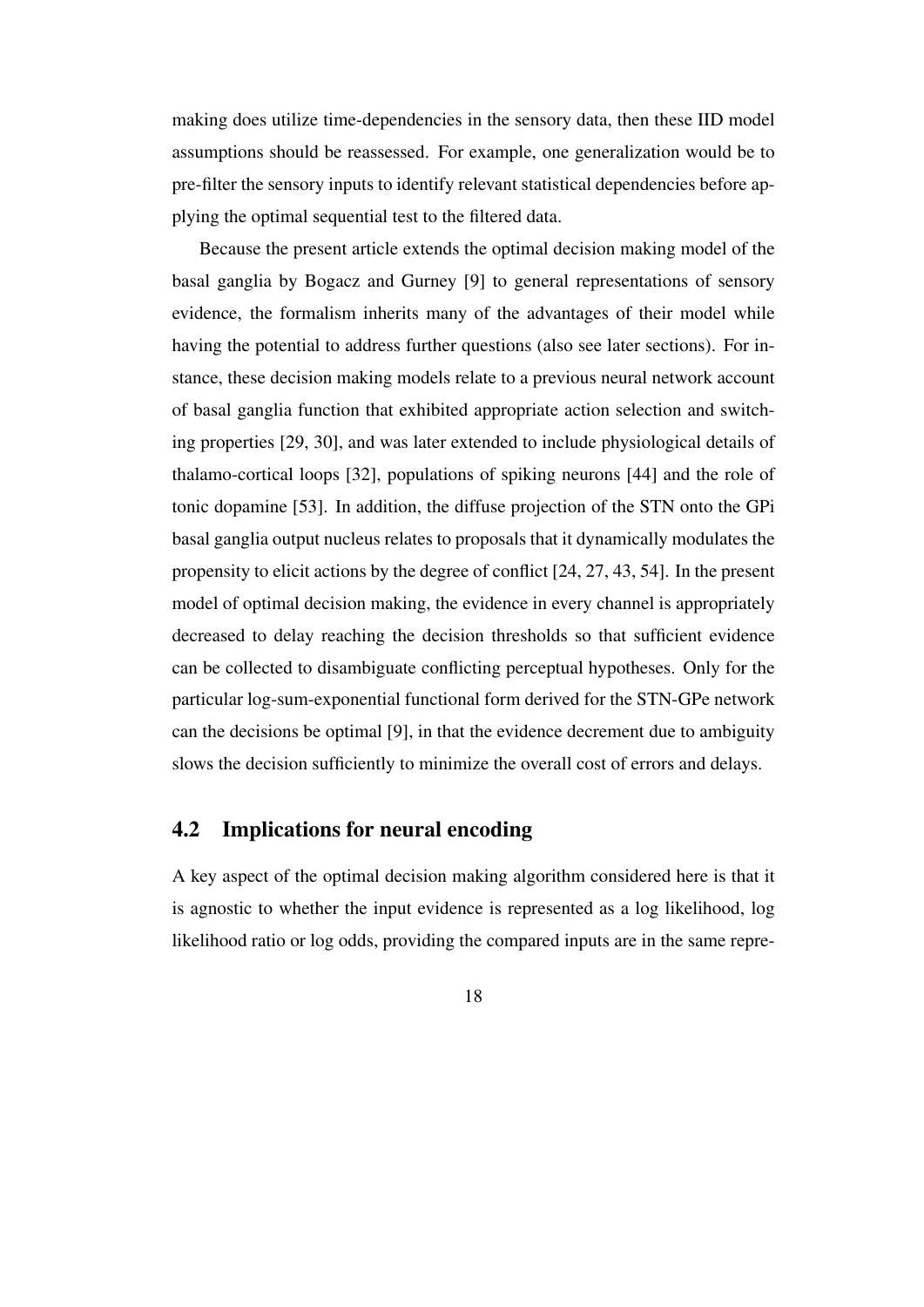sentation. All of these types of evidence underly leading proposals for the cortical encoding of sensory data (*e.g.* [7, 11] for log likelihood ratios, [12, 13] for log likelihoods and [14, 15] for log odds). Thus, if it transpires that cortex uses all three methods to encode evidence, we have shown that the basal ganglia can lead to optimal decisions using all three representations. Fundamentally, if the basal ganglia and cortex do make optimal decisions with a procedure based on sequential analysis, then it may be somewhat meaningless to draw a distinction between these probabilistic representations anyway. By the identity (13), a log likelihood ratio (for a channel winning versus it losing) is equivalent to a log likelihood (for a channel winning and all others losing) plus a hypothesis independent term that can be ignored due to an invariance of the decision making algorithms (see below). Similarly, by equation (19) the log odds can be considered a special case of the log likelihood ratio, which by the above identity is equivalent to a log likelihood. Hence, these probabilistic representation can be used interchangeably, and it is just a matter of convention which one is adopted as an interpretation.

If cortex represents evidence as log likelihoods, log likelihood ratios or log odds, then an apparent issue is that these quantities can be negative, whereas neural activity is a positive quantity. However, as observed originally by Bogacz and Gurney [9], the specific form of the decision making algorithm solves this problem: provided all input evidence is shifted up or down (renormalized) by the same amount, then by equation (15) the output decision variables remain unchanged. As a consequence, the input neural activity can be considered as a shifted version of the evidence, such that this renormalized quantity always remains positive. This mechanism also gives added flexibility in how signals are represented in cortex, because the shift in neural activity can change over time. Thus if the neural activity in some channels is becoming small then all channels can be shifted to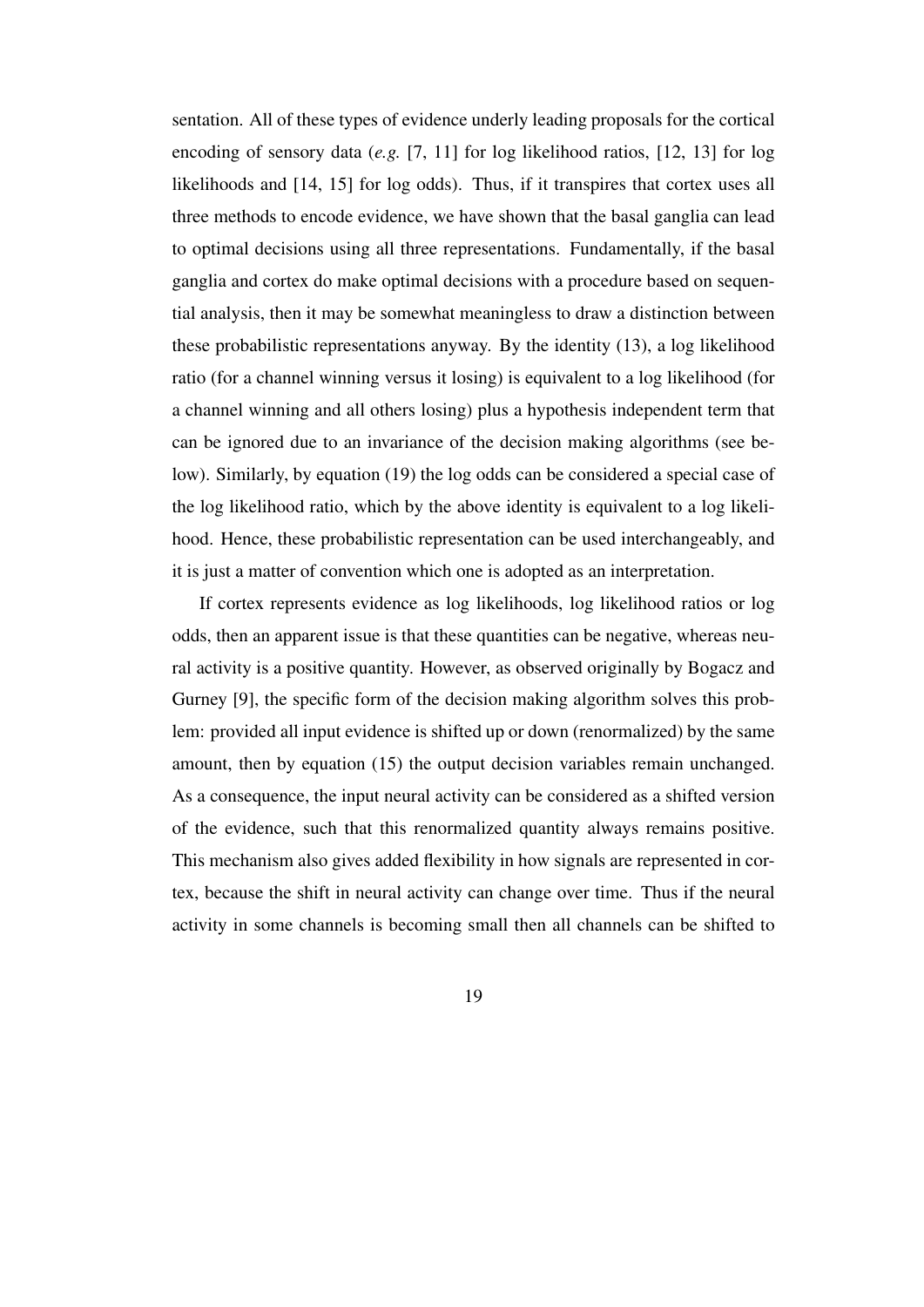renormalize the activity within an appropriate dynamic range.

# 4.3 Other anatomical mappings

In this article, we concentrated on mapping sequential analysis onto the feedforward architecture for the basal ganglia considered by Bogacz and Gurney [9]. Sensory inputs are integrated in the cortex to enter the basal ganglia via the striatum and STN, and leave via the basal ganglia output nuclei for action disinhibition (Figure 1). This architecture is here intended as a basic sketch of the actual connectivity to give a simple foundation for constructing anatomically more realistic models. To this end, we now describe two alternative anatomical mappings that are consistent with the arguments presented in this article.

A recurrent basal ganglia architecture has been considered by Bogacz and Larsen [35] based on the cortico-basal ganglia-thalamo-cortical loops found in anatomical tracing studies [55]. Rather than integrating the evidence within cortex, as considered originally [7, 9], they employed the overall loop from the cortex through the basal ganglia back to cortex to implement an iterative update of the basal ganglia outputs up to a decision threshold [35, Figure 3]. They then showed that this recurrent circuit can implement optimal decision making (for Gaussian inputs) and extended their model to include reinforcement learning. Note that their decision making model uses same Gaussian-restricted MSPRT as the feedforward model by Bogacz and Gurney, for which the general arguments presented here apply. Hence, general Bayesian sequential analysis also maps consistently onto their recurrent basal ganglia architecture, with similar considerations about the types of evidence representation and role of the STN-GPe complex.

A second alternative architecture proposed here is a feed-forward network (Figure 2) that differs from the original Bogacz-Gurney model in the following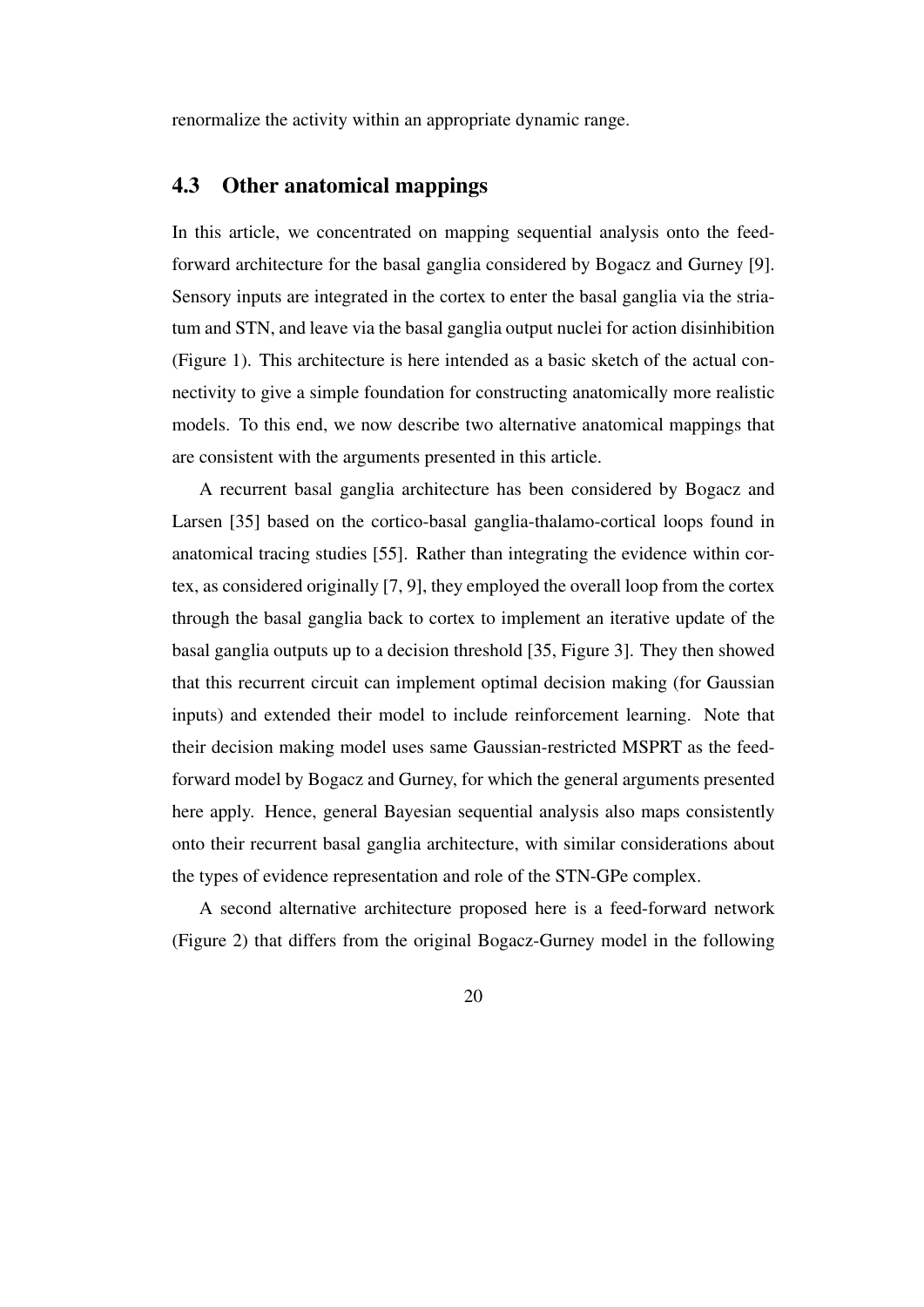

Figure 2: Proposed feed-forward map between cortico-basal ganglia anatomy and sequential analysis. (a) A subset of the connections between the cortex and the basal ganglia nuclei. Labels are as in Figure 1. (b) The network version of Bayesian sequential analysis considered in this article, configured to map onto the cortico-basal ganglia anatomy. The striato-pallidal indirect pathway (dashed lines) is interpreted as conveying negative changes to decision thresholds *−*∆Θ*<sup>−</sup> k* , which complement positive changes  $\Delta\Theta_k^+$  along the direct striato-nigral pathway. Decisions are selected with upwards threshold-crossing in cortex, with the baseline and thresholds shifted consistently to ensure positive neuronal activity.

way. Rather than the evidence being sent via the striatum to combine with the STN-GPe competition term in the basal ganglia output nuclei, the evidence is routed to another area of cortex where this combination takes place. This frees the striatum up for another function, which we interpret as selectively biasing the decisions by shifting the thresholds in response to contextual information about the

21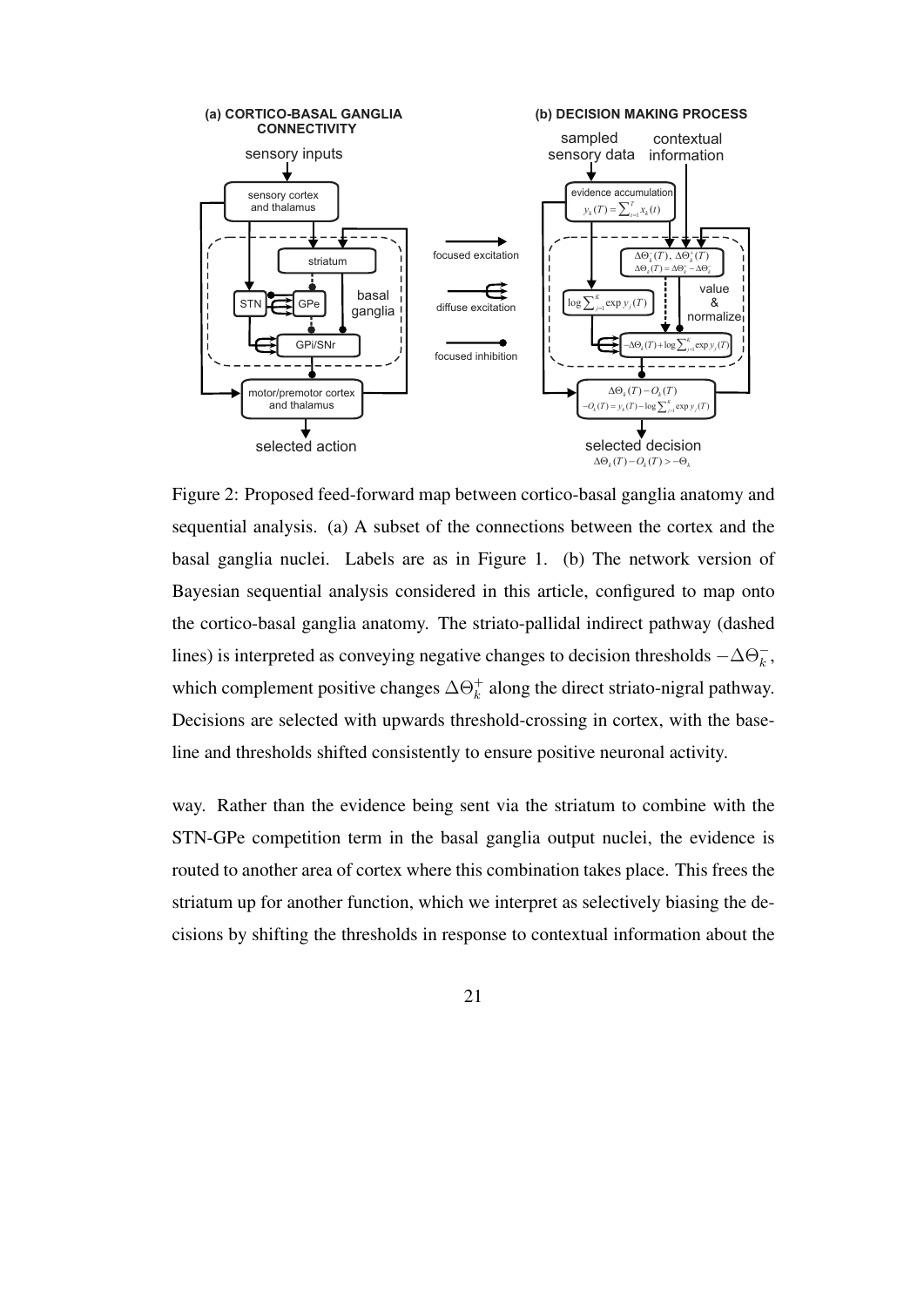task demands. Our motivation for proposing this architecture is that the original model by Bogacz and Gurney lacks a structure for implementing decision thresholds, which are the primary task-dependent parameters for setting system behavior. A striatal pathway that sets decision thresholds would extend the scope of the basal ganglia model to take advantage of the full power of the sequential analysis formalism. A second benefit is that the accumulation mechanisms are now explicitly cortical, similarly to evidence accumulation models of intra-cortical decision making [3, 7]; meanwhile, the biasing of the decision thresholds is striatal, as is consistent with cortico-striatal connections controlling speed and accuracy in perceptual decision making [54, 56] and reward-related signals modulating decision processes by their effect on the striatum [57, 58].

The connectivity of the basal ganglia and cortex in Figure 2 is consistent with a range of anatomical studies. For instance, the intrinsic basal ganglia connectivity is similar to that used throughout this article and is founded on leading studies of the basal ganglia (see section 2.2). Meanwhile, excitatory forward projections from sensory to motor cortex are a standard feature of intra-cortical connectivity [59], and inhibitory projections from the basal ganglia output nuclei to motor thalamus and then cortex are also standard [22, 23]. In addition, the striatum is known to receive excitatory input from across cortex [60], allowing it to process a range of sensory, motor and contextual information.

Overall, Figure 2 models the basal ganglia as functioning together with cortex to ensure that decisions are optimal with respect to the costs for the performed task as represented by the decision thresholds. These thresholds have both cortical and striatal components, with the striatal part recalled from contextual sensory and motor information about the state of the animal and its environment (see section 4.5). Note that the role of the STN-GPe complex is key to ensuring consistent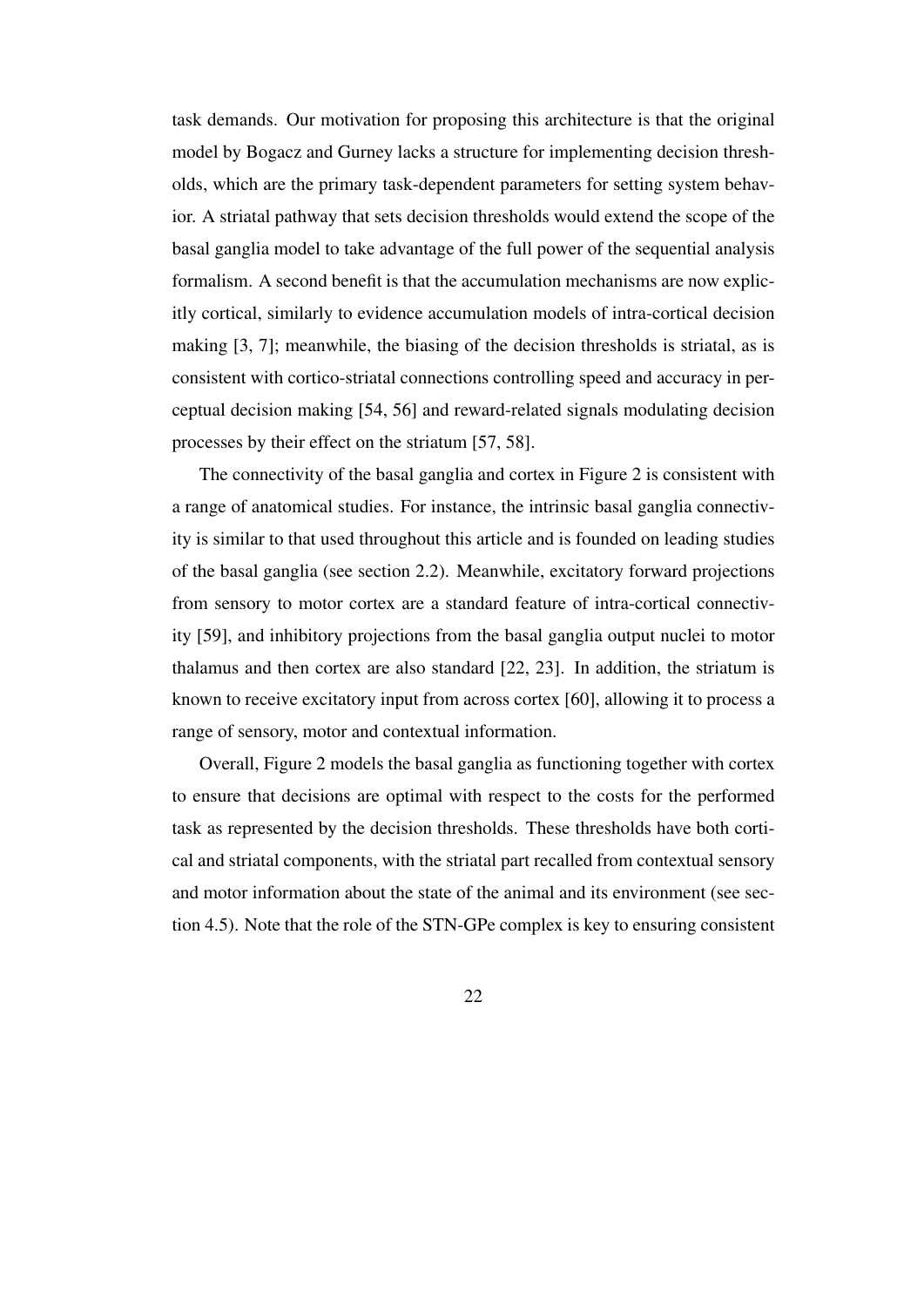action selection with distributed decision making in cortex [25, 28]. Continuing the reasoning from section 4.1, the pathway from cortex through STN-GPe to GPi and back to thalamus and cortex ensures that cortical representations of probability are self-consistently normalized to have unit sum. In consequence, this pathway can enforce hard 'winner-take-all' selection even when the decision making is distributed across functionally separated regions of cortex.

The basal ganglia model in Figure 2 also contains the direct and indirect striatal pathways [22]. In the present model, the indirect pathway via the GPe is considered distinct from the STN-GPe network. Although there is debate about the anatomy of the globus pallidus, there is scant evidence for this separated connectivity, with instead a more integrative role for the nucleus considered likely. In this work, we follow previous interpretations of striatal modulation via the direct and indirect pathways as relating to a focussed Go and NoGo mechanism for biasing the selection of individual actions [42]. However, we do not rule out more elaborate mechanisms for setting decision thresholds, such as a striatal-GPe-STN global NoGO pathway for striatal suppression of all actions.

## 4.4 Integration with reinforcement learning

Decision making and reinforcement learning can be viewed as complementary processes underlying action selection [35]. Reinforcement learning theories describe how to learn which action to select for a given stimulus to maximize reward [61, 62], whereas decision making theories describe how to select the action corresponding to the stimulus best supported by the incoming sensory evidence [25, 29]. We now discuss some implications of integrating reinforcement learning and decision making theories of the basal ganglia.

The recurrent model of optimal decision making (for Gaussian inputs) consid-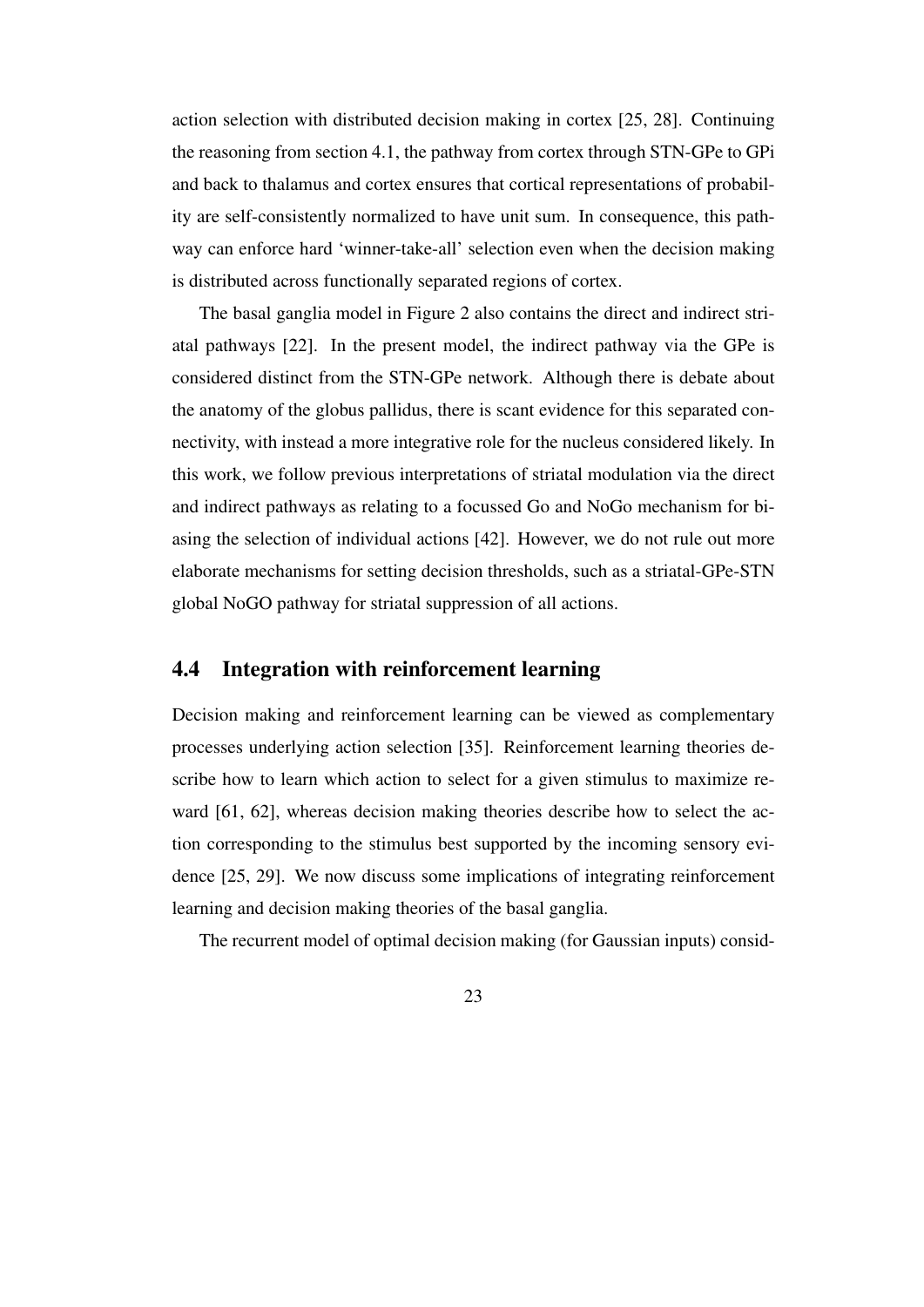ered by Bogacz and Larsen has been integrated with reinforcement learning [35]. To summarize, their model utilizes an actor-critic formalism [63] mapped on the matrix/patch physiology of the striatum [64]. The actor implements an iterative update of the basal ganglia outputs via recurrent cortico-basal ganglia-thalamocortical loops, while the critic reinforces cortico-striatal weights to connect a sensory channel with a decision to act. Then the decision making is optimal when all weights reach zero or one. For more details we refer to their article, noting that their recurrent architecture is compatible with the general formalism presented here on optimal decision making (see previous section).

The feed-forward architecture proposed in Figure 2 can also be integrated with reinforcement learning, but with a new interpretation of the cortico-striatal weights as connecting the task context with the decision thresholds. Reinforcement learning of these weights then biases the selection of one action over another, while the decision making remains optimal throughout learning. In sequential analysis, these decision thresholds are the primary parameters for setting system behavior, and thus it is appropriate that they be learnt by reinforcement from the agent's environment. The direct striatal pathway is then interpreted as transmitting negative changes to the individual decision thresholds for the perceptual hypotheses, which learns biases towards appropriate actions; meanwhile, the indirect striatal pathway is interpreted as transmitting only positive changes, which learns biases against inappropriate actions.

This model of biasing the decision thresholds has much in common with a Go/NoGo interpretation of the direct/indirect pathways and its relation to reward [42, 43, 45, 46]. The Go population of striatal neurons facilitates the selection of a particular response by inhibiting the associated channels in the basal ganglia output nuclei, thereby releasing the inhibition on the thalamus; meanwhile,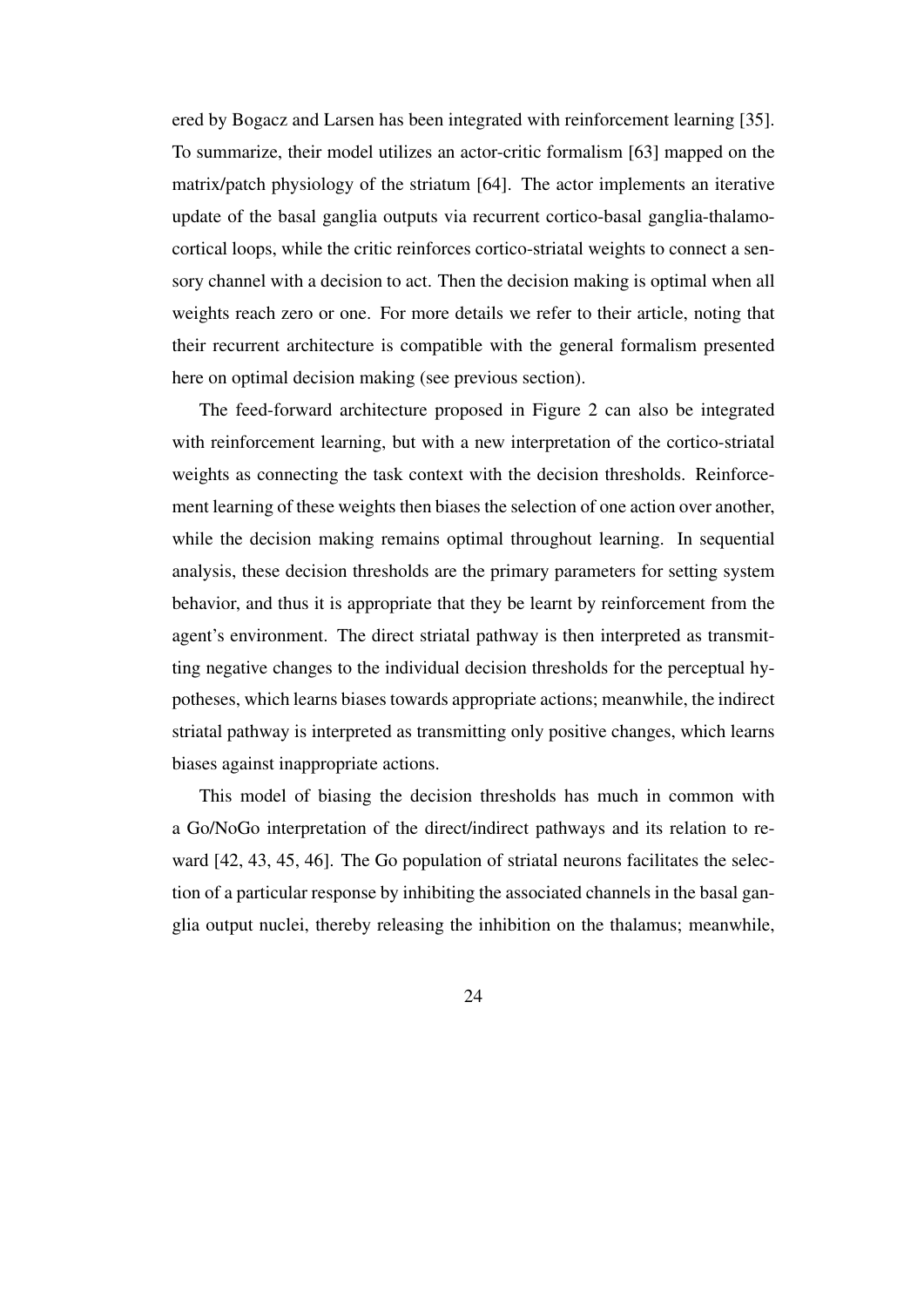the NoGo striatal population suppresses the selection of particular responses by a double inhibitory pathway via the GPe onto the basal ganglia output nuclei, thereby preventing the release of inhibition on the thalamus. Hence, we expect that reinforcement learning in the present basal ganglia model of optimal decision making proceeds in a qualitatively similar way to existing studies of phasic dopamine in cortico-striatal plasticity [42, 43, 65], although it remains an open question how these mechanisms should be applied to achieve decision optimality under general task demands.

## 4.5 Decision thresholds and optimality

The decision thresholds are the primary task-dependent parameters for setting the system behavior, in terms of specifying the balance between decision speed and accuracy in sequential analysis models of decision making [3, 4, 37]. Setting low thresholds gives quick but inaccurate decisions, for example in urgent situations such as evading predators; conversely, high thresholds give slow decisions with fewer mistakes, for example in dangerous situations such as climbing.

Optimal decision making models minimize the overall cost of the outcome, such as the total cost of delaying decisions and making mistakes. However, there are some caveats to this optimality. For two alternatives, both SPRT and Bayesian sequential analysis (which are then equivalent) give optimal decisions for constant thresholds and no deadline [8], while with a deadline the optimal decision threshold decreases over time to ensure a decision is made sufficiently early [36, 39]. For multiple alternatives, MSPRT with fixed thresholds gives optimal decisions as the error rate tends to zero at infinite decision times [10]. However, humans and animals make decisions from limited durations of sensory data and are error prone, for which it is unknown how close MSPRT with fixed thresholds is to op-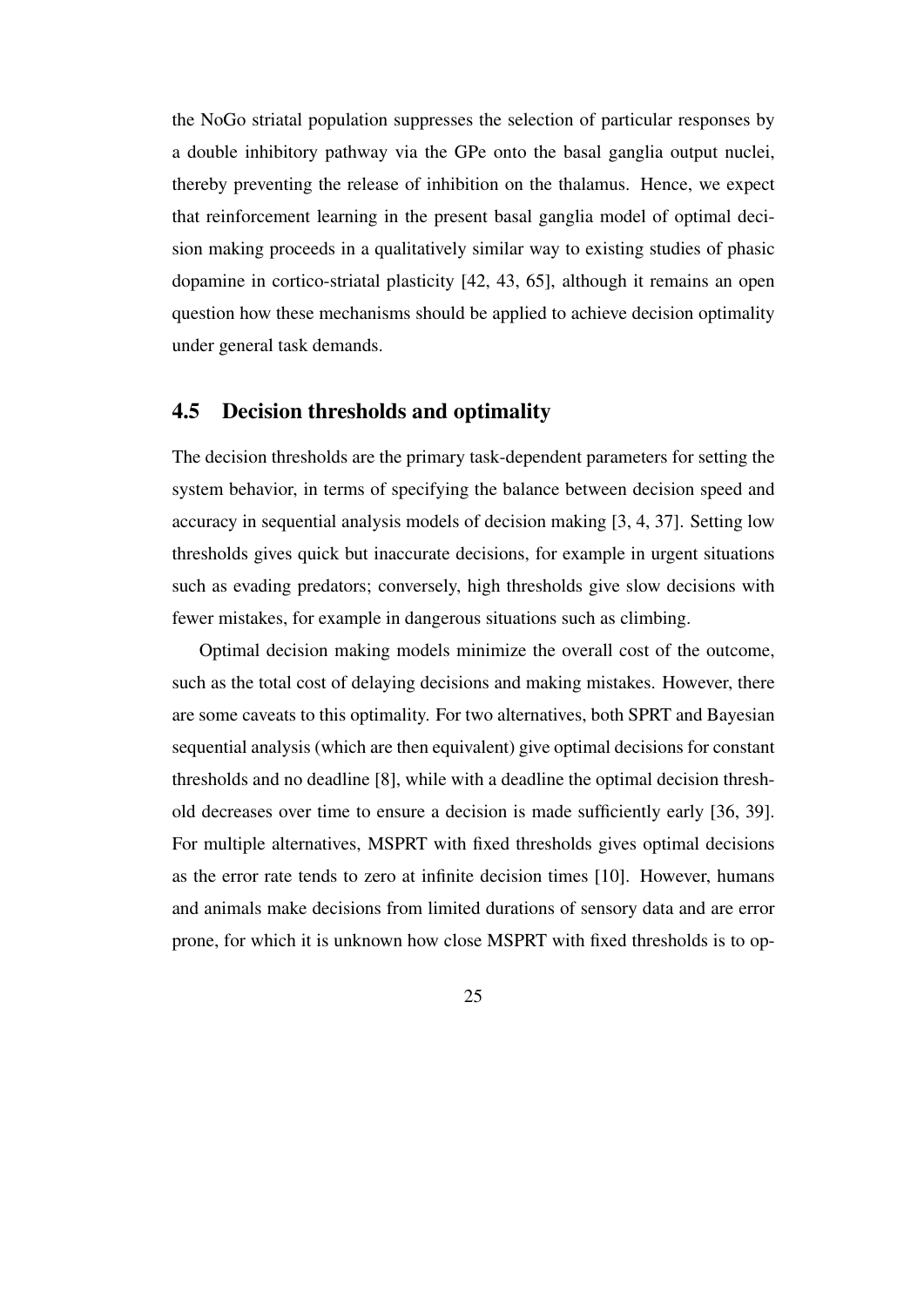timality (and what would then be the form of the thresholds that give optimality). Also, to the best of our knowledge, there is no analogous result for the thresholds leading to optimal Bayesian sequential analysis. If animals do make near-optimal decisions over general perceptual hypotheses, this raises the question of how such history-dependent optimal thresholds could be implemented in the brain.

One possibility is that history-dependent thresholds occur via feedback mechanisms in the underlying biology. For example, reafferent cortico-basal gangliathalamo-cortical loops could naturally give feedback processes that lead to varying thresholds, while the sensory evidence itself could give a time-varying context for setting the threshold throughout the decision process. It is an open theoretical question how the thresholds should vary to achieve optimal decision making and we conjecture that the diverse inputs to striatum convey the necessary sensory, motor and other contextual information (shown by the three cortico-striatal connections on Figure 2). That the striatum utilizes many distinct sources of information is consistent with recordings from the caudate nucleus of multiple signals for influencing and assessing perceptual decisions [66] and the existence of diverse striatal inputs from across cortex [67]. Understanding how these sources of information influence perceptual decision making and their relation to achieving decision optimality could shed light on the normal and pathological function of the basal ganglia.

#### Acknowledgments

We thank the anonymous referees and are grateful to Tony Prescott, Javier Caballero, Mark Humphries and other members of the Adaptive Behavior Research Group (ABRG) and Active Touch Laboratory at Sheffield (ATLAS) for discussions. This work was supported by FP7 grants BIOTACT (ICT-215910), IM-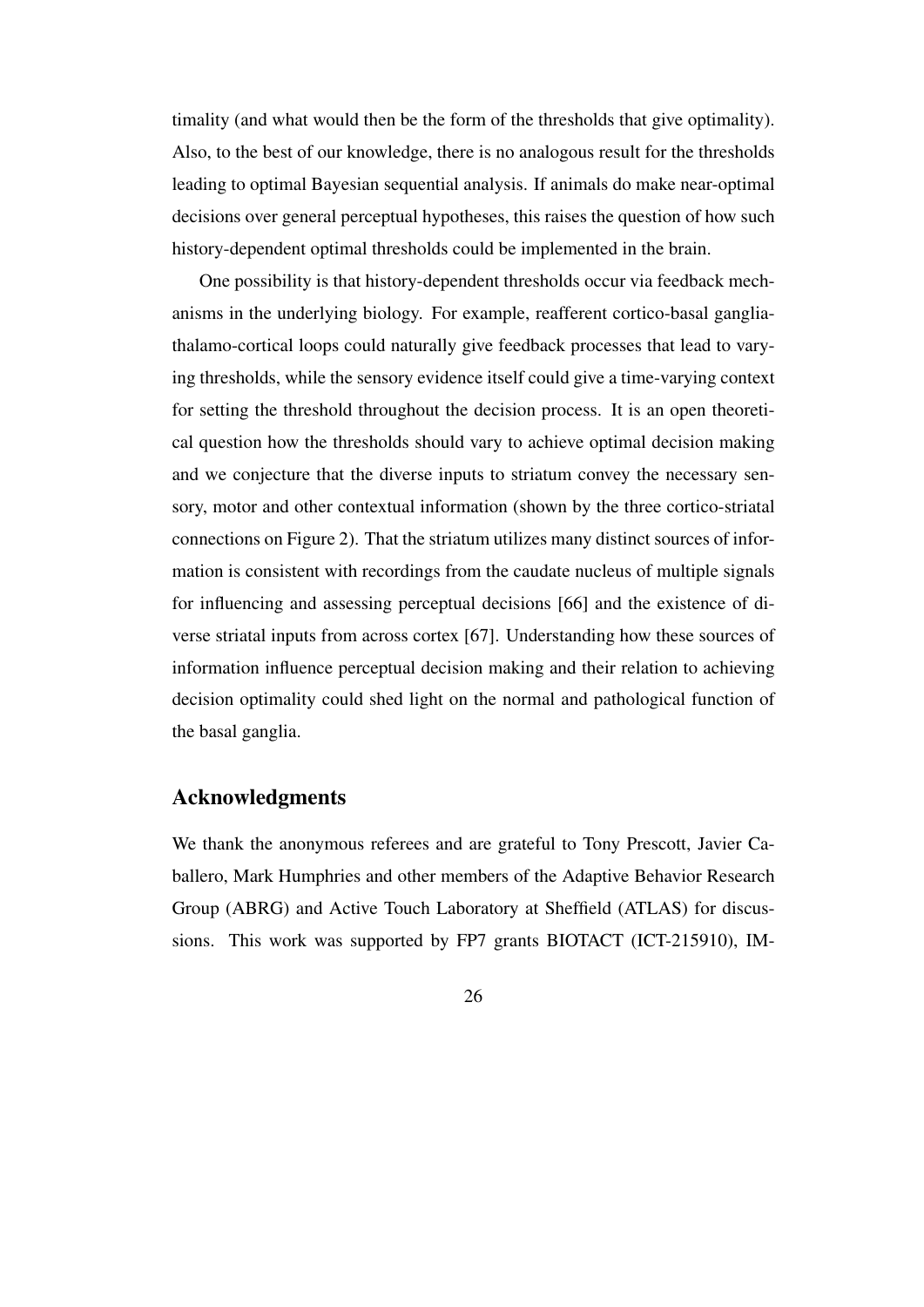# References

- [1] D.C. Knill and A. Pouget. The Bayesian brain: the role of uncertainty in neural coding and computation. *TRENDS in Neurosciences*, 27(12):712– 719, 2004.
- [2] D. Kersten, P. Mamassian, and A. Yuille. Object perception as Bayesian inference. *Annu. Rev. Psychol.*, 55:271–304, 2004.
- [3] J.I. Gold and M.N. Shadlen. The neural basis of decision making. *Annu. Rev. Neurosci.*, 30:535–574, 2007.
- [4] R. Bogacz, E. Brown, J. Moehlis, P. Holmes, and J.D. Cohen. The physics of optimal decision making: A formal analysis of models of performance in two-alternative forced-choice tasks. *Psychological Review*, 113(4):700, 2006.
- [5] A.C. Huk and M.N. Shadlen. Neural activity in macaque parietal cortex reflects temporal integration of visual motion signals during perceptual decision making. *Journal of Neuroscience*, 25(45):10420, 2005.
- [6] M.L. Platt and P.W. Glimcher. Neural correlates of decision variables in parietal cortex. *Nature*, 400(6741):233–238, 1999.
- [7] J.I. Gold and M.N. Shadlen. Neural computations that underlie decisions about sensory stimuli. *Trends in Cognitive Sciences*, 5(1):10–16, 2001.
- [8] A. Wald and J. Wolfowitz. Optimum character of the sequential probability ratio test. *The Annals of Mathematical Statistics*, 19(3):326–339, 1948.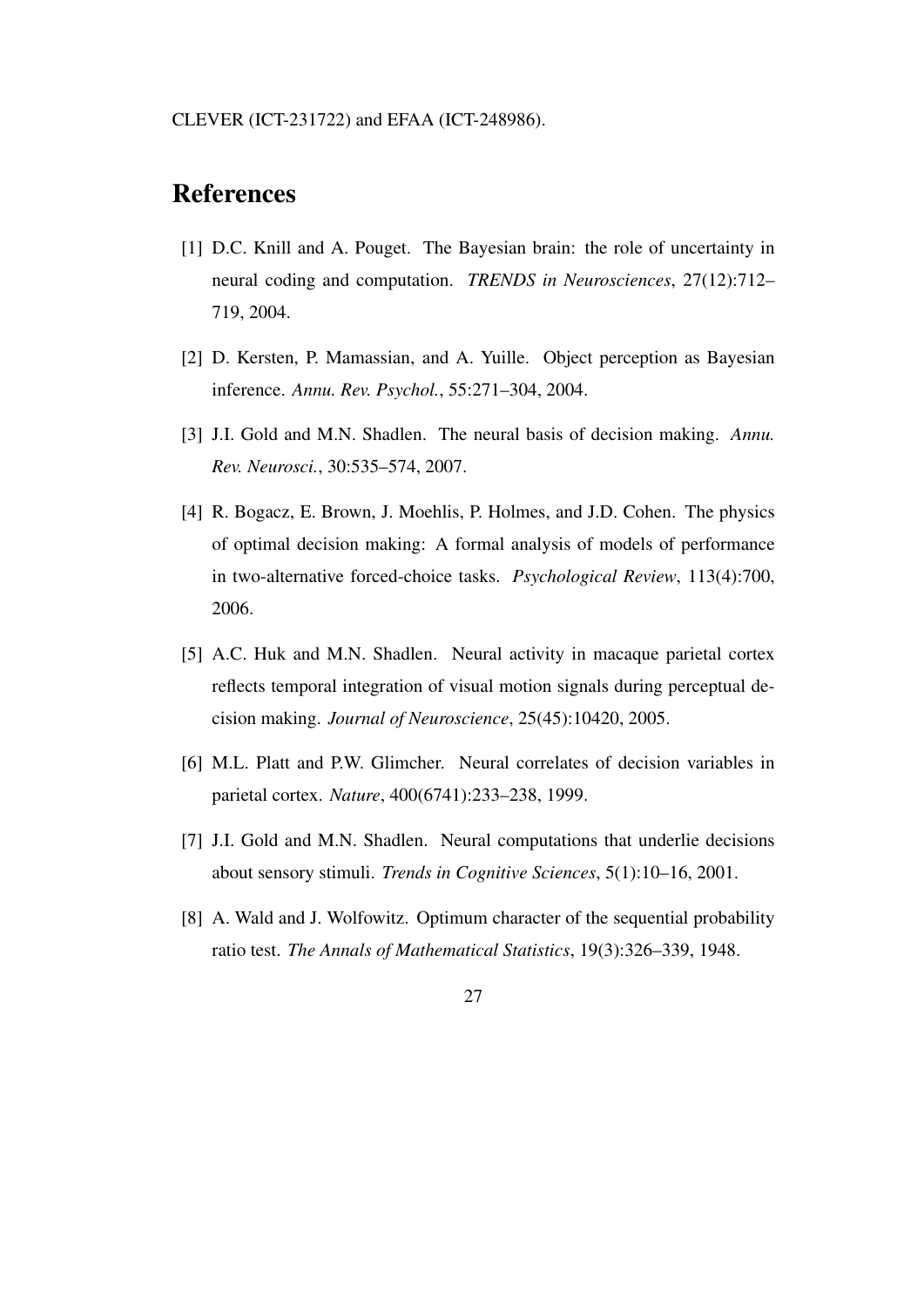- [9] R. Bogacz and K. Gurney. The basal ganglia and cortex implement optimal decision making between alternative actions. *Neural computation*, 19(2):442–477, 2007.
- [10] V.P. Dragalin, A.G. Tartakovsky, and V.V. Veeravalli. Multihypothesis sequential probability ratio tests. I. asymptotic optimality. *Information Theory, IEEE Transactions on*, 45(7):2448–2461, 1999.
- [11] T. Yang and M.N. Shadlen. Probabilistic reasoning by neurons. *Nature*, 447(7148):1075–1080, 2007.
- [12] M. Jazayeri and J.A. Movshon. Optimal representation of sensory information by neural populations. *Nature Neuroscience*, 9(5):690–696, 2006.
- [13] A.B.A. Graf, A. Kohn, M. Jazayeri, and J.A. Movshon. Decoding the activity of neuronal populations in macaque primary visual cortex. *Nature neuroscience*, 2011.
- [14] S. Deneve. Bayesian spiking neurons I: inference. *Neural computation*, 20(1):91–117, 2008.
- [15] H. Zhang and L.T. Maloney. Ubiquitous log odds: a common representation of probability and frequency distortion in perception, action, and cognition. *Frontiers in Neuroscience*, 6, 2012.
- [16] K.H. Britten, M.N. Shadlen, W.T. Newsome, and J.A. Movshon. Responses of neurons in macaque MT to stochastic motion signals. *Visual Neuroscience*, 10:1157–1157, 1993.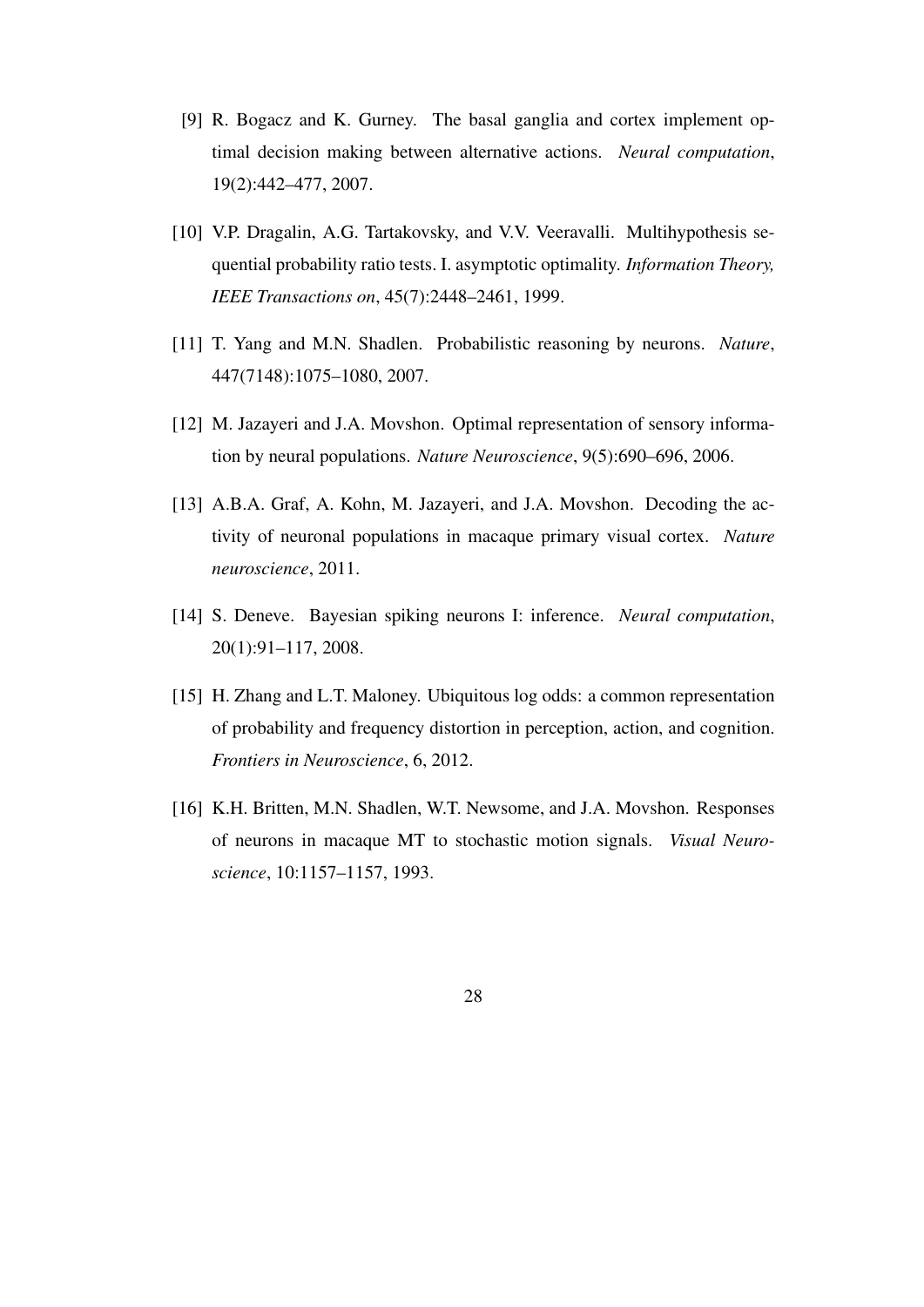- [17] J.N. Kim, M.N. Shadlen, et al. Neural correlates of a decision in the dorsolateral prefrontal cortex of the macaque. *Nature neuroscience*, 2:176–185, 1999.
- [18] T. McMillen and P. Holmes. The dynamics of choice among multiple alternatives. *Journal of Mathematical Psychology*, 50(1):30–57, 2006.
- [19] C.W. Baum and V.V. Veeravalli. A sequential procedure for multihypothesis testing. *Information Theory, IEEE Transactions on*, 40(6), 1994.
- [20] M. Stone. Models for choice reaction time. *Psychometrika*, (25):251–260, 1960.
- [21] D. Vickers. Evidence for an accumulator model of psychophysical discrimination. *Ergonomics*, (13):37–58, 1970.
- [22] R.L. Albin, A.B. Young, and J.B. Penney. The functional anatomy of basal ganglia disorders. *Trends in neurosciences*, 12(10):366–375, 1989.
- [23] G. Chevalier and J.M. Deniau. Disinhibition as a basic process in the expression of striatal functions. *Trends in Neurosciences*, 13(7):277–280, 1990.
- [24] J.W. Mink. The basal ganglia: focused selection and inhibition of competing motor programs. *Progress in neurobiology*, 50(4):381–425, 1996.
- [25] P. Redgrave, T.J. Prescott, and K. Gurney. The basal ganglia: a vertebrate solution to the selection problem. *Neuroscience*, 89:1009–1023, 1999.
- [26] P. Redgrave, M. Rodriguez, Y. Smith, M.C. Rodriguez-Oroz, S. Lehericy, H. Bergman, Y. Agid, M.R. DeLong, and J.A. Obeso. Goal-directed and habitual control in the basal ganglia: implications for parkinson's disease. *Nature Reviews Neuroscience*, 11(11):760–772, 2010.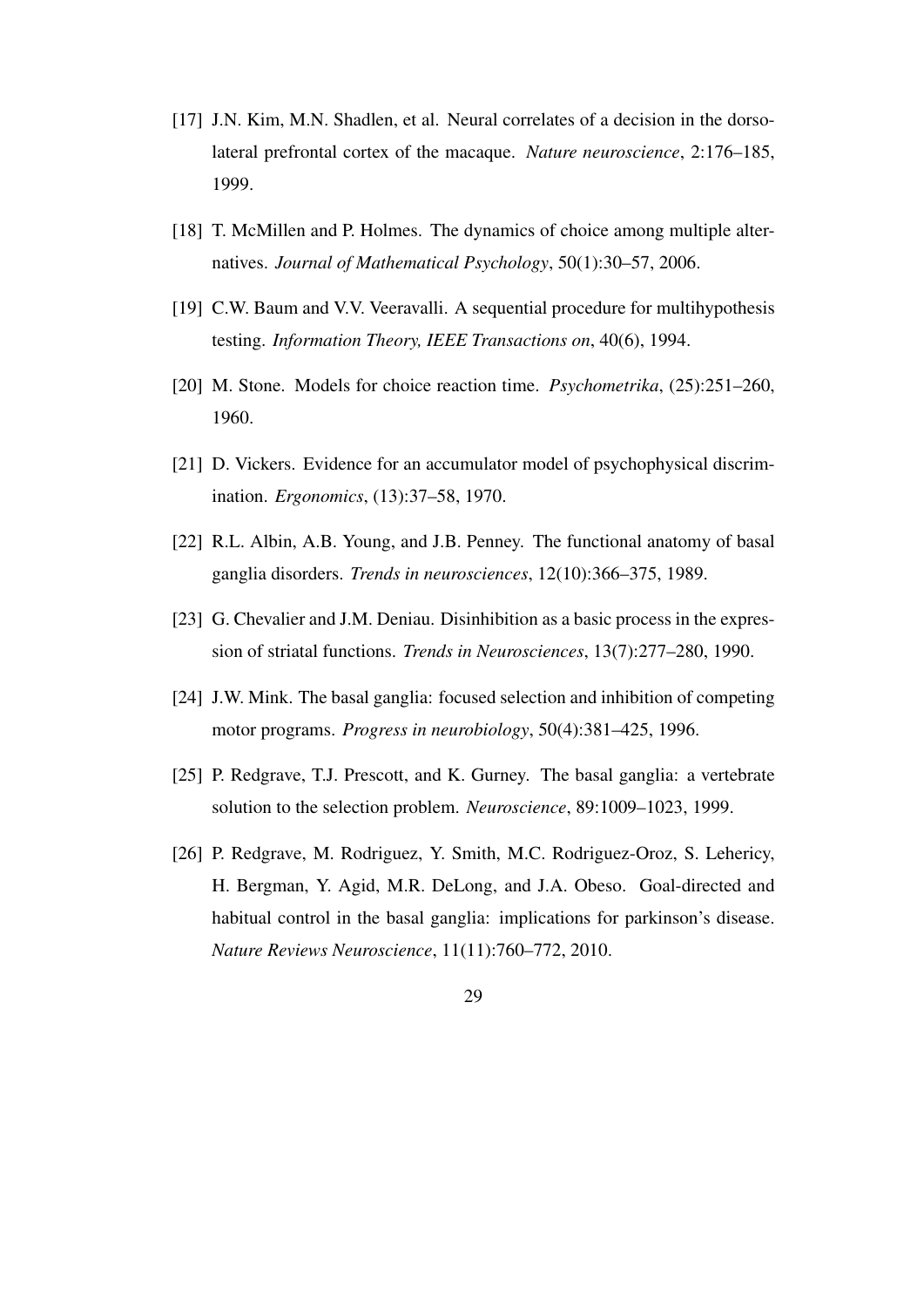- [27] A. Nambu, H. Tokuno, and M. Takada. Functional significance of the cortico-subthalamo-pallidal 'hyperdirect' pathway. *Neuroscience Research*, 43(2):111–117, 2002.
- [28] T.J. Prescott, P. Redgrave, and K. Gurney. Layered control architectures in robots and vertebrates. *Adaptive Behavior*, 7(1):99, 1999.
- [29] K. Gurney, T.J. Prescott, and P. Redgrave. A computational model of action selection in the basal ganglia. I. A new functional anatomy. *Biological cybernetics*, 84(6):401–410, 2001.
- [30] K. Gurney, T.J. Prescott, and P. Redgrave. A computational model of action selection in the basal ganglia. II. Analysis and simulation of behaviour. *Biological cybernetics*, 84(6):411–423, 2001.
- [31] J.G. McHaffie, T.R. Stanford, B.E. Stein, V. Coizet, and P. Redgrave. Subcortical loops through the basal ganglia. *TRENDS in Neurosciences*, 28(8):401–407, 2005.
- [32] M.D. Humphries and K.N. Gurney. The role of intra-thalamic and thalamocortical circuits in action selection. *Network: Computation in Neural Systems*, 13(1):131–156, 2002.
- [33] C.C. Lo and X.J. Wang. Cortico–basal ganglia circuit mechanism for a decision threshold in reaction time tasks. *Nature neuroscience*, 9(7):956–963, 2006.
- [34] X.J. Wang. Decision making in recurrent neuronal circuits. *Neuron*, 60(2):215–234, 2008.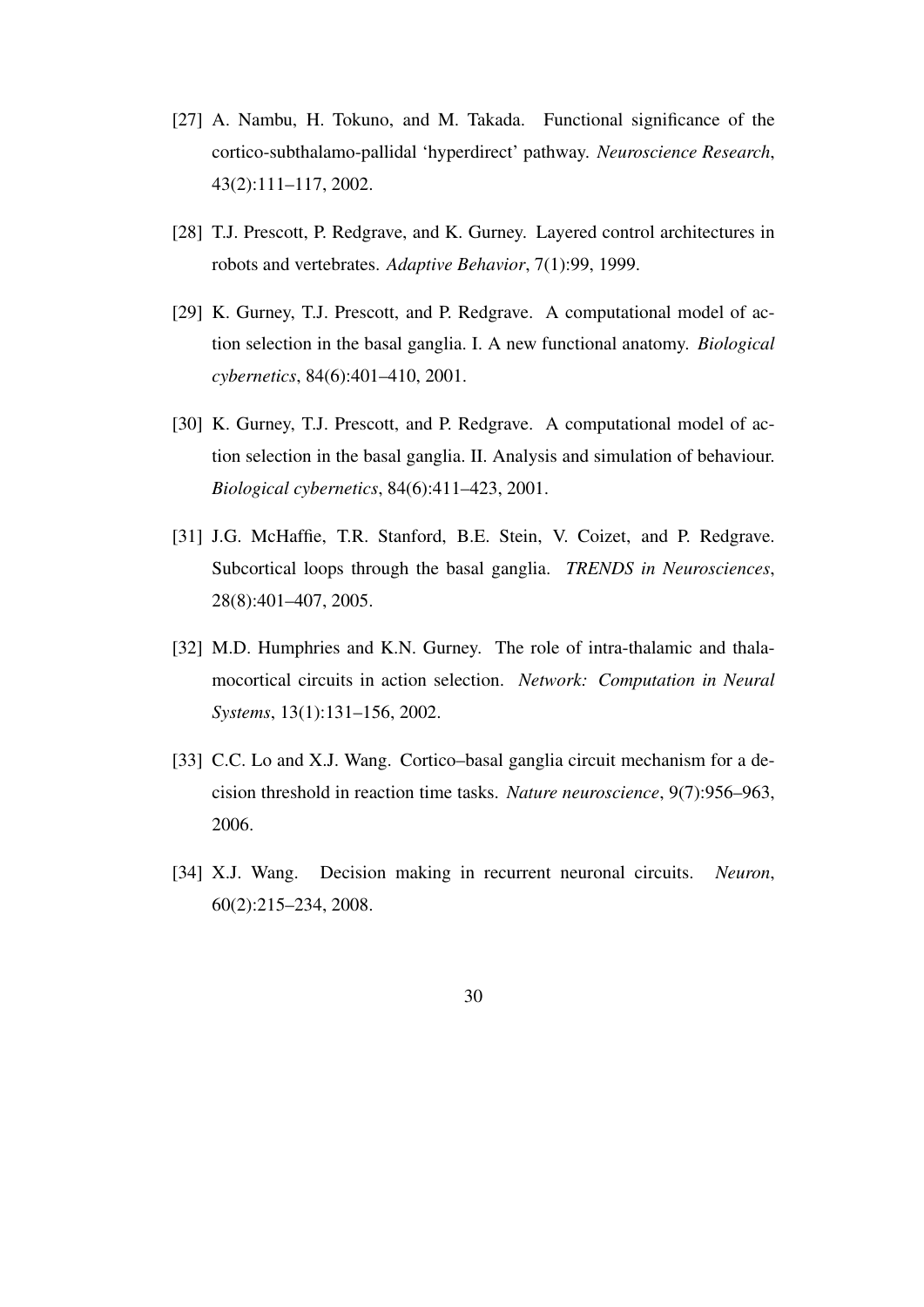- [35] R. Bogacz and T. Larsen. Integration of reinforcement learning and optimal decision-making theories of the basal ganglia. *Neural computation*, pages 1–35, 2011.
- [36] D. Siegmund. *Sequential analysis: tests and confidence intervals*. Springer, 1985.
- [37] N.F. Lepora, C.W. Fox, M.H. Evans, M.E. Diamond, K. Gurney, and T.J. Prescott. Optimal decision-making in mammals: insights from a robot study of rodent texture discrimination. *Journal of The Royal Society Interface*, published online 25 Jan, 2012.
- [38] M.E. Mazurek, J.D. Roitman, J. Ditterich, and M.N. Shadlen. A role for neural integrators in perceptual decision making. *Cerebral cortex*, 13(11):1257– 1269, 2003.
- [39] P. Frazier and A.J. Yu. Sequential hypothesis testing under stochastic deadlines. *Advances in neural information processing systems*, 20:465–472, 2008.
- [40] A. Soltani and X.J. Wang, Synaptic computation underlying probabilistic inference, *Nature neuroscience*, 13(1):112–119, 2009.
- [41] L. Buesing, J. Bill, B. Nessler, and W. Maass. Neural dynamics as sampling: A model for stochastic computation in recurrent networks of spiking neurons. *PLoS Computational Biology*, 7(11):e1002211, 2011.
- [42] M.J. Frank. Dynamic dopamine modulation in the basal ganglia: a neurocomputational account of cognitive deficits in medicated and nonmedicated parkinsonism. *Journal of cognitive neuroscience*, 17(1):51–72, 2005.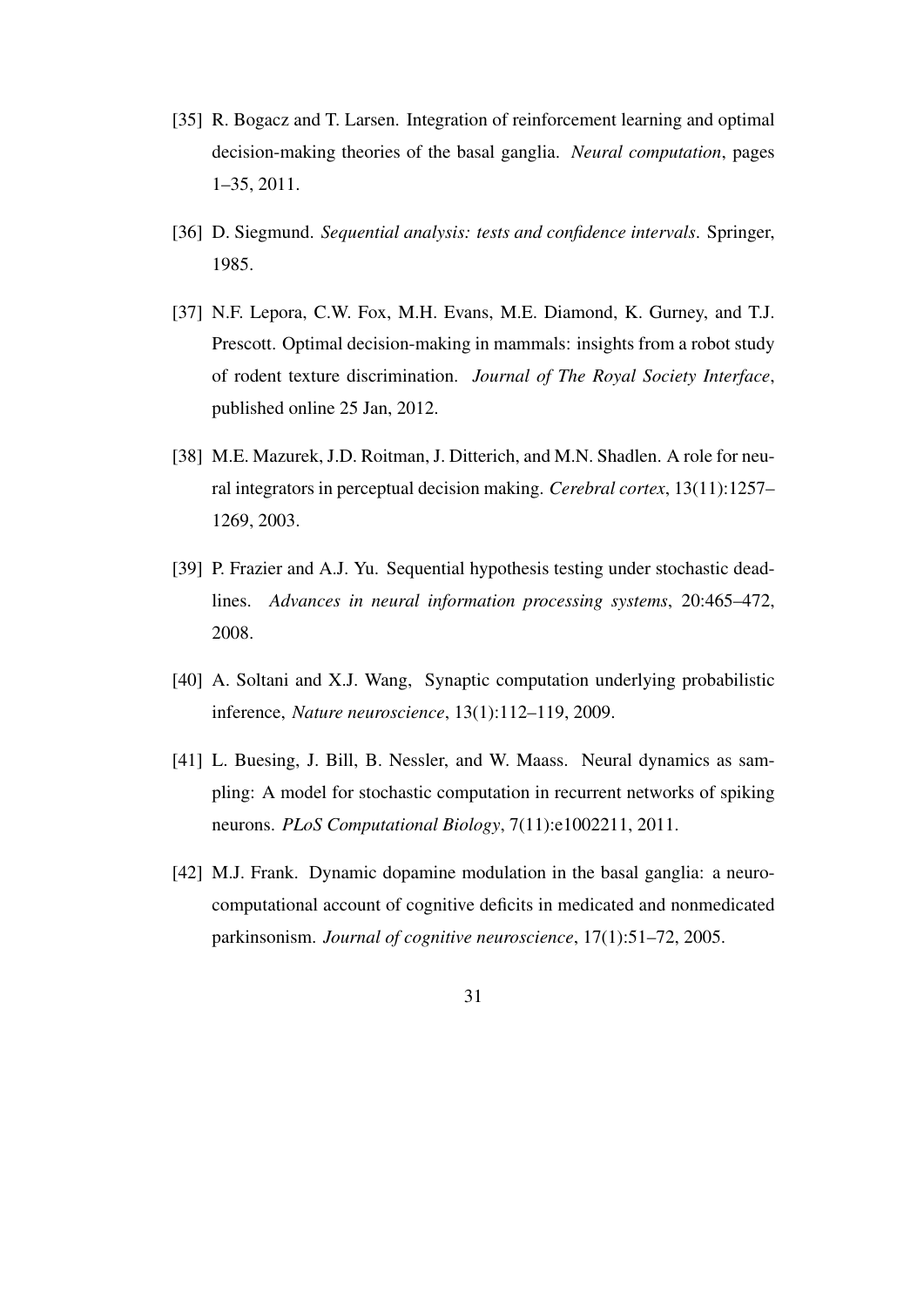- [43] M.J. Frank. Hold your horses: a dynamic computational role for the subthalamic nucleus in decision making. *Neural Networks*, 19(8):1120–1136, 2006.
- [44] M.D. Humphries, R.D. Stewart, and K.N. Gurney. A physiologically plausible model of action selection and oscillatory activity in the basal ganglia. *The Journal of neuroscience*, 26(50):12921, 2006.
- [45] P. Simen, J.D. Cohen, and P. Holmes. Rapid decision threshold modulation by reward rate in a neural network. *Neural Networks*, 19(8):1013–1026, 2006.
- [46] R. Ratcliff and M.J. Frank. Reinforcement-based decision making in corticostriatal circuits: mutual constraints by neurocomputational and diffusion models. *Neural Computation*, pages 1–44, 2012.
- [47] A.K. Churchland, R. Kiani, and M.N. Shadlen. Decision-making with multiple alternatives. *Nature neuroscience*, 11(6):693–702, 2008.
- [48] J.M. Beck, W.J. Ma, R. Kiani, T. Hanks, A.K. Churchland, J. Roitman, M.N. Shadlen, P.E. Latham, and A. Pouget. Probabilistic population codes for bayesian decision making. *Neuron*, 60(6):1142–1152, 2008.
- [49] P.L. Smith and D. Vickers. The accumulator model of two-choice discrimination. *Journal of Mathematical Psychology*, 32(2):135–168, 1988.
- [50] P.L. Smith and R. Ratcliff. Psychology and neurobiology of simple deci-sions. *Trends in Neurosciences*, 27(3):161–168, 2004.
- [51] R. Ratcliff. A theory of memory retrieval. *Psychological review*, 85(2):59, 1978.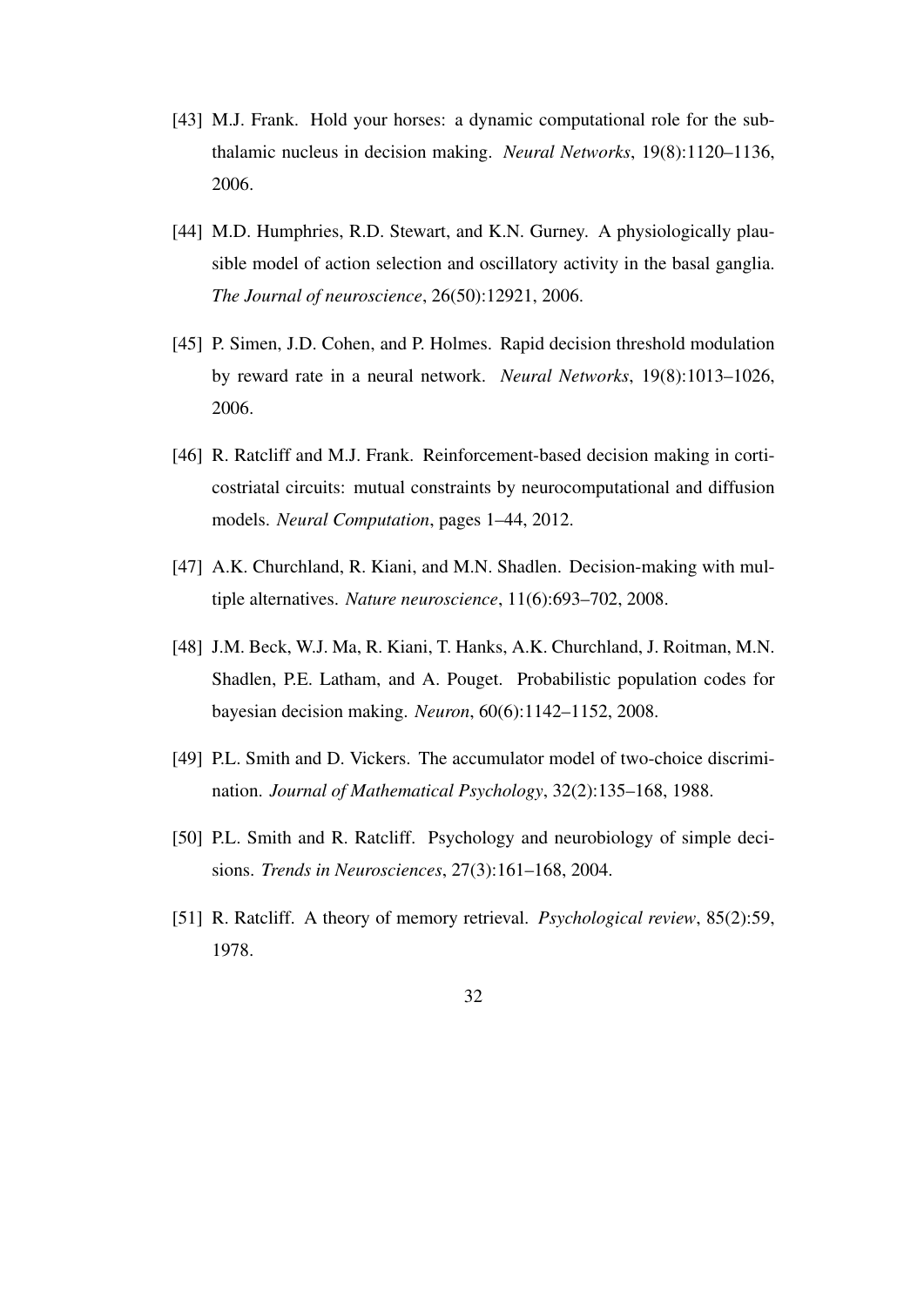- [52] R. Ratcliff and G. McKoon. The diffusion decision model: Theory and data for two-choice decision tasks. *Neural computation*, 20(4):873–922, 2008.
- [53] M.D. Humphries, M. Khamassi, and K. Gurney. Dopaminergic control of the exploration-exploitation trade-off via the basal ganglia. *Frontiers in neuroscience*, 6, 2012.
- [54] B.U. Forstmann, A. Anwander, A. Schafer, J. Neumann, S. Brown, E.J. Wa- ¨ genmakers, R. Bogacz, and R. Turner. Cortico-striatal connections predict control over speed and accuracy in perceptual decision making. *Proceedings of the National Academy of Sciences*, 107(36):15916–15920, 2010.
- [55] A. Parent and L.N. Hazrati. Functional anatomy of the basal ganglia. I. the cortico-basal ganglia-thalamo-cortical loop. *Brain Research Reviews*, 20(1):91–127, 1995.
- [56] B.U. Forstmann, G. Dutilh, S. Brown, J. Neumann, D.Y. Von Cramon, K.R. Ridderinkhof and E.J. Wagenmakers, Striatum and pre-SMA facilitate decision-making under time pressure, *Proceedings of the National Academy of Sciences*, 105(45):17538–17542, 2008.
- [57] J.N.J. Reynolds, B.I. Hyland, and J.R. Wickens. A cellular mechanism of reward-related learning. *Nature*, 413(6851):67–70, 2001.
- [58] W. Schultz. Getting formal with dopamine and reward. *Neuron*, 36(2):241– 263, 2002.
- [59] E.G. Jones, J.D. Coulter, and S.H.C. Hendry. Intracortical connectivity of architectonic fields in the somatic sensory, motor and parietal cortex of monkeys. *The Journal of comparative neurology*, 181(2):291–347, 1978.